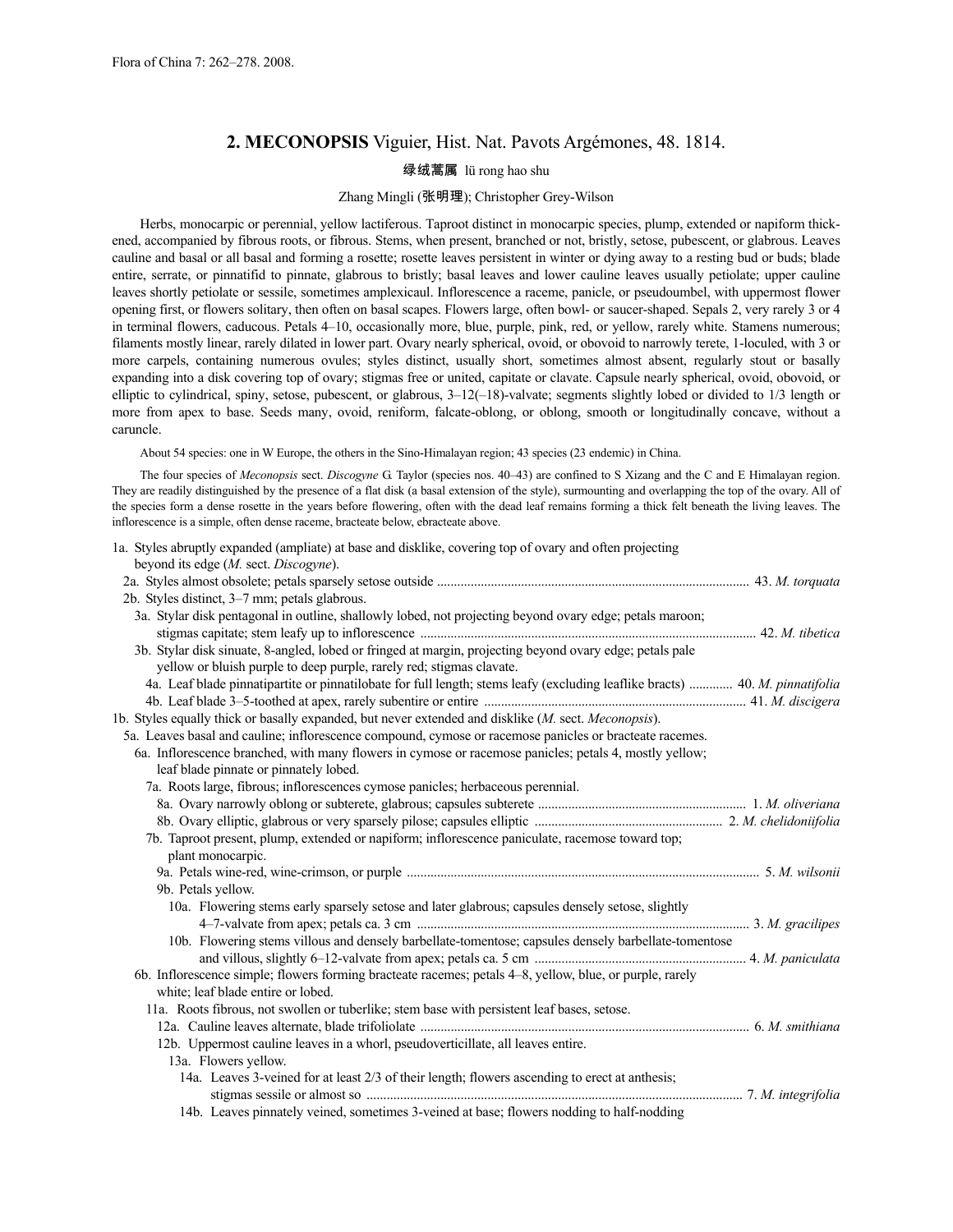| 13b. Flowers purple or blue.                                                                                |  |
|-------------------------------------------------------------------------------------------------------------|--|
|                                                                                                             |  |
|                                                                                                             |  |
| 11b. Taproot radishlike; stem bases with or without persistent leaf bases, glabrous.                        |  |
| 16a. Plant with stiff spiny hairs (bristles).                                                               |  |
| 17a. Leaf blade pinnatipartite.                                                                             |  |
|                                                                                                             |  |
|                                                                                                             |  |
| 17b. Leaf blade entire to somewhat shallowly and irregularly lobed or toothed.                              |  |
| 19a. Leaves broad, irregularly toothed or lobed, glaucous, with dark base to sparse bristles; stigmas       |  |
|                                                                                                             |  |
| 19b. Leaves narrow, not toothed nor glaucous, usually rather densely bristly, without dark                  |  |
| base to rather dense bristles.                                                                              |  |
| 20a. Capsule with spreading bristles; tall plant usually to 1 m tall in flower; stigmas included            |  |
|                                                                                                             |  |
| 20b. Capsule with appressed to ascending bristles; plant to 50 cm tall in flower; stigmas                   |  |
|                                                                                                             |  |
| 16b. Plant glabrous or pubescent.                                                                           |  |
| 21a. Plant with large evergreen leaf rosettes in years before flowering.                                    |  |
|                                                                                                             |  |
|                                                                                                             |  |
| 21b. Plant with overwintering buds; leaves withering in autumn.                                             |  |
| 23a. Petals blue or purple.                                                                                 |  |
| 24a. Flowers 1-5 from upper cauline axils, often only 1 open; capsules narrowly oblong or                   |  |
|                                                                                                             |  |
| 24b. Flowers usually 3 from axillary pedicels, all open; capsules narrowly obovoid to                       |  |
|                                                                                                             |  |
| 23b. Petals white or yellow.                                                                                |  |
|                                                                                                             |  |
| 25b. All leaves entire, sometimes toothed at margin; petals yellow.                                         |  |
|                                                                                                             |  |
|                                                                                                             |  |
| 5b. Leaves all basal, cauline leaves absent; flowers several, forming ebracteate racemes or simple on basal |  |
|                                                                                                             |  |
| scapes.<br>27a. Flowers several, forming ebracteate racemes; petals 4–8, blue or purple.                    |  |
| 28a. Flowers on upper flowering stems, without mixed basal scapes; capsules narrowly cylindrical;           |  |
|                                                                                                             |  |
| 28b. Flowers on upper and lower flowering stems, often with mixed basal scapes; capsules elliptic or        |  |
|                                                                                                             |  |
| 27b. Flowers solitary on basal scapes; petals 4-10, blue, purple, or red.                                   |  |
| 29a. Fibrous roots fibriform; plant base with persistent leaf bases, setose.                                |  |
|                                                                                                             |  |
| 30b. Petals blue or purple; filaments linear.                                                               |  |
| 31a. Capsule 2.5-5 cm, sparsely usually deflexed setose; flowers 5-8 cm in diam., with                      |  |
|                                                                                                             |  |
| 31b. Capsule 1.5–2.5 cm, densely appressed setose or glabrous; flowers 2.5–5 cm in diam.,                   |  |
|                                                                                                             |  |
|                                                                                                             |  |
| 29b. Taproot distinct.                                                                                      |  |
| 32a. Filaments clearly dilated in proximal half.                                                            |  |
|                                                                                                             |  |
|                                                                                                             |  |
| 32b. Filaments linear, not dilated.                                                                         |  |
| 34a. Leaf blade with firm spines or bristles, often densely so.                                             |  |
| 35a. Plant dwarfish, ca. 9 cm tall; taproot broad, ca. 5 cm in diam.; leaf blade ovate or                   |  |
|                                                                                                             |  |
| 35b. Plant 15-20 cm tall; taproot plump and extended, 1-1.5 cm in diam.; leaf blade                         |  |
| lanceolate, margin entire or undulate.                                                                      |  |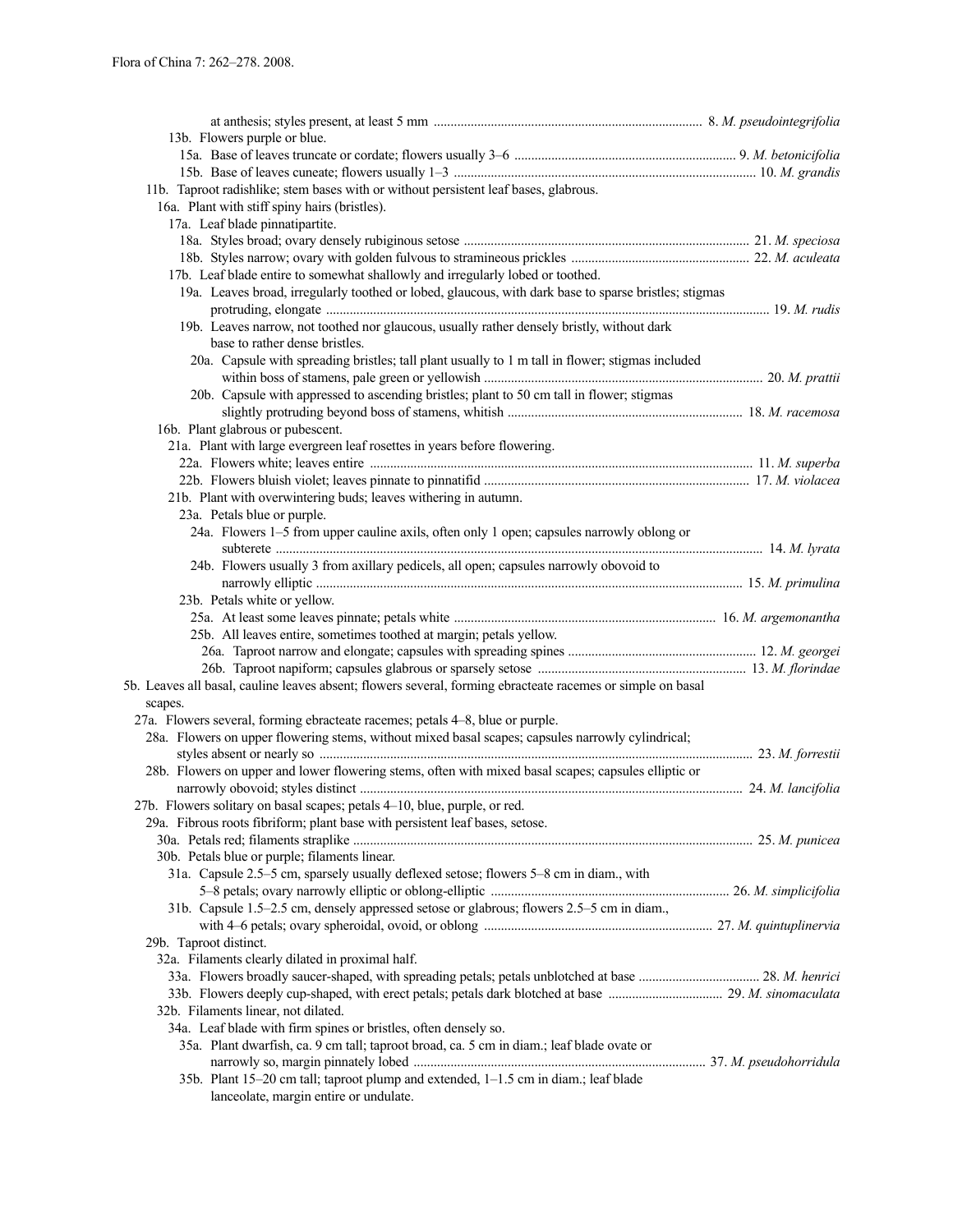| 36a. Plant with dense, sharp bristles; ovary conical, with compressed or inclined, firm spines  38. M. horridula |  |
|------------------------------------------------------------------------------------------------------------------|--|
|                                                                                                                  |  |
| 34b. Leaf blade glabrous on both surfaces, rarely somewhat setose or pubescent.                                  |  |
| 37a. Plant perennial, with rootstock branched at apex, each branch terminating in a single leaf                  |  |
|                                                                                                                  |  |
| 37b. Plant monocarpic, with simple rootstock terminating in a single leaf rosette bearing 1,                     |  |
| several, or occasionally many scapes.                                                                            |  |
| 38a. Leaf blades entire; plant with persistent, fibrous leaf bases.                                              |  |
| 39a. Petals normally 6, with a dark base, 4 cm or more; filaments ca. 15 mm; style ca. 4 mm  30. M. barbiseta    |  |
| 39b. Petals normally 4, without a dark base, 2–3 cm; filaments 6–8 mm; style 1.5–2 mm  34. M. zangnanensis       |  |
| 38b. Leaf blades usually pinnately lobed, rarely entire on same plant, glabrous or                               |  |
| almost so; plant with or without persistent fibrous leaf bases.                                                  |  |
| 40a. Basal scapes few, not more than 5; taproot napiform or shortly elongated; plant                             |  |
| without persistent fibrous leaf bases.                                                                           |  |
|                                                                                                                  |  |
|                                                                                                                  |  |
| 40b. Basal scapes usually 8 or more; taproot stout and elongated; plant with persistent                          |  |
| fibrous leaf bases.                                                                                              |  |
| 42a. Capsule ovoid to narrowly ellipsoid, $4-10 \times$ longer than wide; petals usually                         |  |
|                                                                                                                  |  |
| 42b. Capsule narrowly oblong or subterete, scarcely 4 × longer than wide; petals 4  36. M. venusta               |  |

**1. Meconopsis oliveriana** Franchet & Prain, J. Asiat. Soc. Bengal, Pt. 2, Nat. Hist. 64: 312. 1896.

# 柱果绿绒蒿 zhu guo lü rong hao

Herbs, perennial, 50–100 cm tall in flower, colorless hyaline lactiferous. Roots many, slender; rootstock with persistent leaf bases, densely yellow-brown barbellate-setose. Stems erect, branched, obviously channeled, near base sparsely setose. Cauline leaves glaucous abaxially, dark green adaxially, ovate or narrowly ovate,  $5-10 \times 3-5$  cm, both surfaces sparsely yellow-brown hirsute, near base pinnatisect, near apex pinnatilobate; lobes 3–5, distant, petiolulate to almost sessile, pinnatifid; lobules ovate to obovate, base broadly cuneate, truncate, or slightly cordate, apex obtuse; lower cauline leaves like basal leaves, petiolate, but upper ones smaller, sessile or nearly so, slightly amplexicaul. Flowers 1 or 2, at uppermost leaf axils, forming cymose panicles, ascending to half-nodding. Pedicel 5–10 cm, slender. Flower buds spherical or ovoid. Sepals 2, elliptic, 7–10 mm, glabrous. Petals 4, yellow, broadly ovate to orbicular,  $1-1.5(-2) \times 0.8-1.5(-2)$  cm. Filaments filiform,  $4-7$ mm; anthers yellow, narrowly ovoid, ca. 1 mm. Ovary narrowly oblong or almost terete, ca.  $8 \times 1$  mm, glabrous; styles very short; stigmas 4- or 5-lobed, lobes slightly decurrent. Capsule narrowly oblong or almost cylindrical,  $2.4-4.5$  cm  $\times$  3.5-5 mm, glabrous, gibbous costate, 4- or 5-valvate, slightly divided downward from apex. Seeds many, brown, shiny, ellipticovoid, ca. 1 mm, seed coat distinctly longitudinally striate and clathrate impressed. Fl. May–Aug.

● Forest understories on slopes, among shrubs; 1500–2400 m. Chongqing, Henan, W Hubei (Badong, Shennongjia), S Shaanxi, ?E Sichuan.

**2. Meconopsis chelidoniifolia** Bureau & Franchet, J. Bot. (Morot) 5: 19. 1891 [*"chelidonifolia"*].

#### 椭果绿绒蒿 tuo guo lü rong hao

Herbs, perennial, 50–150 cm tall in flower. Roots long,

slender, 3–5 mm in diam., much branched, fibrous; rootstock with persistent leaf bases, densely barbellate-setose. Stems erect, greenish purple, branched, longitudinally channeled, near base shortly barbellate-setose. Basal and lower cauline leaves: petiole densely yellow-brown setose; blade abaxially glaucous, ovate-oblong or broadly ovate,  $7-8 \times 6.5-7$  cm, pinnatisect in lower part, apically pinnatilobate; lobes 3–5, distant, pinnatipartite or pinnatilobate again; lobules ovate, both surfaces sparsely hirsute, apex obtuse or subrounded; upper cauline leaves sessile or nearly so, small; blade broadly ovate, slightly pilose, 3-pinnatisect or 3-pinnatipartite. Flowers 1 or 2 in uppermost leaf axils, forming cymose panicles, ascending to halfnodding. Pedicel slender, glabrous. Flower buds spherical. Sepals 2, suborbicular, ca. 1 cm, glabrous, with one margin membranous. Petals 4, yellow, obovate to suborbicular, 1.5–2.3 cm. Filaments filiform, ca. 7 mm; anthers yellow, narrowly oblong, 3–4 mm. Ovary elliptic,  $5-6 \times 4-5$  mm, glabrous or near base slightly hispid; styles short; stigmas capitate. Capsule elliptic, 1–1.5 cm  $\times$  7–10 mm, glabrous, 4(–6)-valvate for a short distance from apex. Seeds falcate-oblong, less than 1 mm; seed coat with shallow impressions forming longitudinal stripes. Fl. May–Aug.

● Shade of forest understories, creek sides, roadsides; 1400–2700 m. N and W Sichuan, NE Yunnan (Daguan, Yongshan).

**3. Meconopsis gracilipes** G. Taylor, Gen. Meconopsis, 38. 1934.

# 细梗绿绒蒿 xi geng lü rong hao

Plants monocarpic, 40–60 cm tall. Stems branched, yellow-brown barbellate-setose, later glabrous or only with remaining scabrous firm bases. Basal leaves absent at flowering time, pinnate with 3 or 4 pairs of lateral lobes; lobules alternate to subopposite, ovate to oblong,  $1.5-5 \times 1.4-2.5$  cm, end lobe larger than lateral ones, both surfaces and margin sparsely yellow-brown shortly barbellate-setose, later glabrous or only with remaining scabrous firm bases, base auriculate, margin pin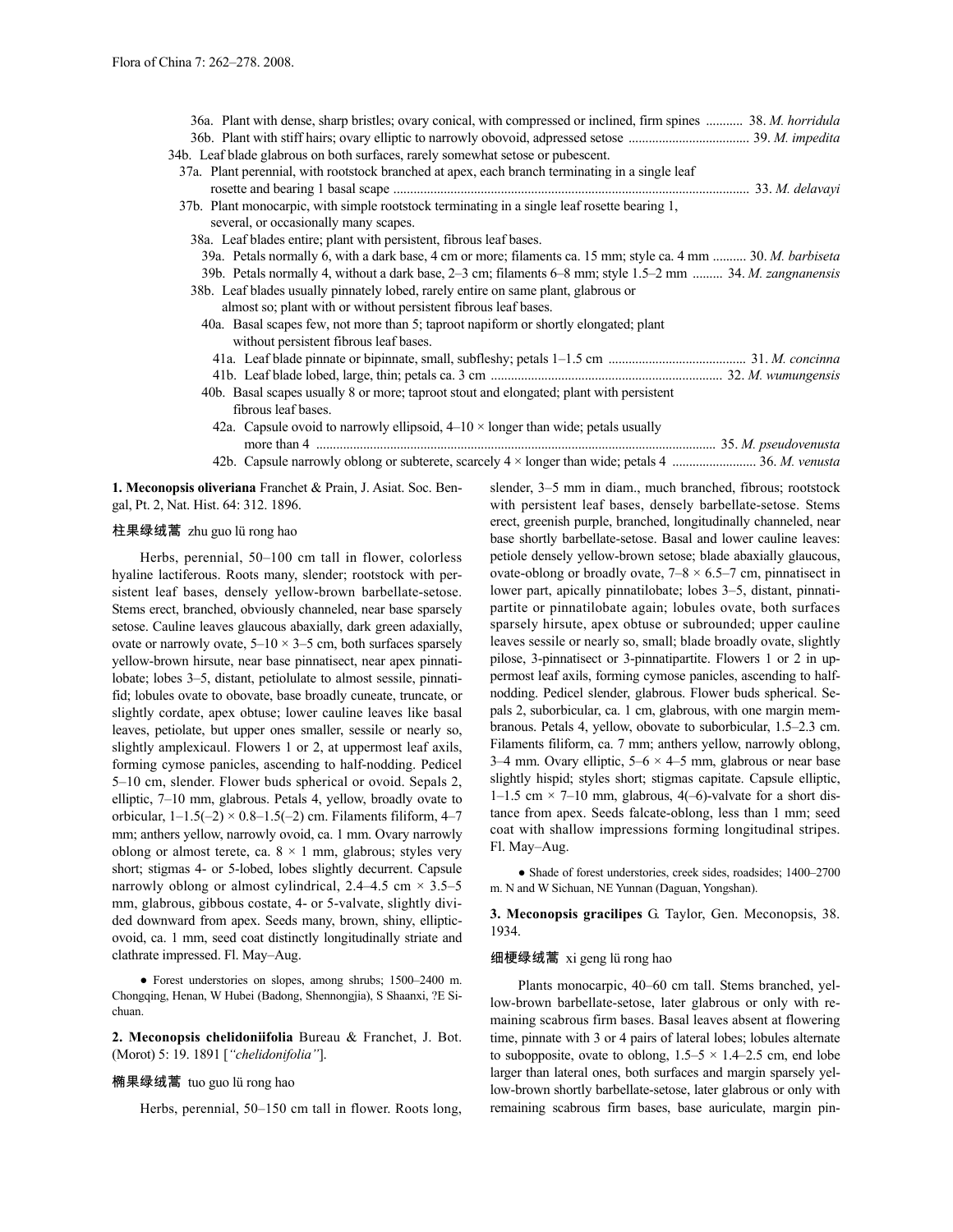nately lobate, apex obtuse to rounded. Upper cauline leaves lanceolate,  $5-12 \times 2-3$  cm, merging with bracts, often auriculate at base. Inflorescence many flowered, paniculate below, racemose above, lower branches usually 3-flowered, upper ones 1-flowered; peduncles 4–8.5 cm, pubescent like stems. Pedicel 4–5.8 cm, slender, pubescent like stems, but apically more densely so. Petals 4, pale yellow, obovate or suborbicular,  $1.8-3.1 \times 1.6-$ 2.8 cm. Filaments filiform; anthers orange to black-brown. Ovary spherical to elliptic,  $1.5-1.8$  cm  $\times$  8–10 mm, densely appressed or inclined setose; styles distinct, 7–8 mm; stigmas capitate. Capsule elliptic or oblong-elliptic, sparsely setose, or only with remaining scabrous firm bases, 4–7-valvate for a short distance from apex. Seeds black, reniform, ca. 0.5 mm.

## 3300–4800 m. S Xizang (Nyalam) [C Nepal].

**4. Meconopsis paniculata** (D. Don) Prain, J. Asiat. Soc. Bengal, Pt. 2, Nat. Hist. 64: 316. 1896.

# 锥花绿绒蒿 zhui hua lü rong hao

*Papaver paniculatum* D. Don, Prodr. Fl. Nepal. 197. 1825; *Meconopsis napaulensis* Candolle; *M. paniculata* var. *elata* Prain; *Stylophorum nepalense* (Candolle) Sprengel.

Herbs, monocarpic, to 2.5 m tall in flower. Taproot radishlike, or long and narrow, to  $18 \times 2$  cm. Stems terete, branched, yellow or rufous barbellate-pubescent, with a sparse underlay of similar but much shorter hairs. Basal leaves in a dense evergreen rosette; petiole to 28 cm; blade variously shaped, lanceolate, oblong, or oblong-elliptic to oblanceolate,  $25-49 \times 6.5-12$ cm, usually near base pinnatisect, near apex pinnatifid; lobes 6– 10 pairs, lanceolate, oblong, or deltoid, margin entire or lobed, apex acute or rounded; lower lobes distant, both surfaces densely yellow barbellate-setose, with an underlay of similar but much shorter hairs. Lower cauline leaves similar to basal leaves but shortly petiolate; upper cauline leaves sessile, lanceolate, pilose like basal leaves, base amplexicaul or auriculate, apex obtuse or rounded. Inflorescence paniculate below, racemose above, with lowermost peduncles 3–9-flowered; flowers cup- to saucer-shaped, horizontal to nodding; peduncles 11–19 cm, pubescent like stems. Pedicel 4.7–13.5 cm (to 20 cm in fruit), slender, pubescent like stems, densely so apically. Petals 4, rarely 5, cream to yellow, obovate to suborbicular,  $3.2-5.7 \times$ 3–4.8 cm. Filaments similar in color to petals, filiform; anthers yellow to orange. Ovary spherical or nearly so, golden barbellate-tomentose; styles distinct, 6–9 mm (to 13 mm in fruit), near base obviously thickened; stigmas purple or reddish purple, 6– 12-lobed. Capsule ellipsoid to ellipsoid-oblong, 1.5–4 × 1.1–1.5 cm, densely golden barbellate-tomentose, sometimes becoming subglabrescent, 6–12-valvate a short distance from top. Seeds reniform, shorter than 1 mm, adaxially alveolate when dried. Fl. Jun–Aug.

Grassy slopes, forest understories and margins, channel sides, roadsides, shrublands; 3000–4400 m. S Xizang [Bhutan, NE India, Nepal].

**5. Meconopsis wilsonii** Grey-Wilson, Curtis's Bot. Mag. 23: 195. 2006.

尼泊尔绿绒蒿 ni bo er lü rong hao

Herbs, monocarpic, 70–150 cm tall, throughout with stiff, barbellate, grayish hairs, with an underlay of similar shorter or substellate hairs. Taproot dauciform. Stem erect, present in flowering specimens, terete, to 15 mm in diam. at base, slightly ridged above. Leaf rosette dense, spreading, evergreen, bluish green, to 70 cm in diam.; basal leaves long petiolate, withered or partly withered at flowering time; blade lanceolate to lanceolate-elliptic, to  $26 \times 10$  cm, pinnatisect to subentire, with obtuse lobes, both surfaces with rather sparse gray, stiff, barbellate hairs, midvein distinct, lateral veins less obvious. Lower cauline leaves similar to basal ones but shorter petiolate; middle and upper cauline leaves gradually smaller upward on stem; uppermost sessile and semi-amplexicaul, pinnatifid, with fewer lobes than lower ones. Inflorescence a fastigiate or semi-fastigiate panicle, racemose above, many flowered; lowermost flowers in lateral cymules of 1–5, uppermost solitary; bracts similar to uppermost leaves, decreasing in size upward on inflorescence; peduncles erect to obliquely ascending, 0.6–3.8 cm (to 10.4 cm in fruiting specimens), stout, pubescent like stem. Pedicel 0.4– 1.8 cm (to 5 cm in fruit). Flowers semi-nutant; buds nutant, narrowly ovoid, with ascending to appressed barbellate hairs. Sepals pale gray-green, oval. Petals 4, purple to wine-purple, deep wine-crimson, or "light maroon," occasionally white flushed with wine-purple, obovate to  $\pm$  orbicular, 2.2–4.2 × 2.2–4.2 cm, generally rather crimped. Stamens numerous; filaments same color as petals; anthers orange to orange-yellow. Ovary ovoid, with ascending to appressed barbellate bristles; styles 4–7 mm; stigmas purple, capitate. Capsule ovoid to ellipsoid,  $14-20 \times 8-$ 14 mm, generally 5-valved, covered in ascending barbellate bristles; style persistent, 6–8 mm. Fl. Jun–Sep.

Forest and scrub margins, shrublands, open scrub, rocky and stony places, grassy places, cliffs; 2700–4000 m. W Sichuan, NW and W Yunnan [N Myanmar].

| 1a. | Basal and lower leaves with 6–8 pairs |
|-----|---------------------------------------|
|     | of primary segments, middle and upper |
|     | cauline leaves and bracts deeply      |
|     | divided with 6–8 pairs of segments;   |
|     | peduncle and pedicel hairs            |
|     |                                       |
| 1b. | Basal and lower leaves with 4 or 5    |
|     | pairs of primary segments, middle     |
|     | and upper cauline leaves and bracts   |
|     | shallowly divided, with 3–5 pairs     |
|     | of segments; peduncle and pedicel     |
|     | 5b. subsp. <i>australis</i>           |

#### **5a. Meconopsis wilsonii** subsp. **wilsonii**

尼泊尔绿绒蒿(原亚种) ni bo er lü rong hao (yuan ya zhong)

Basal and lower leaves with 6–8 pairs of primary segments, middle and upper cauline leaves and bracts deeply divided with 6–8 pairs of segments. Peduncle and pedicel hairs ascending to subappressed.

● Grassy places, open scrub; 3300–4000 m. W Sichuan (Baoxing, Mianning).

**5b. Meconopsis wilsonii** subsp. **australis** Grey-Wilson, Curtis's Bot. Mag. 23: 197. 2006.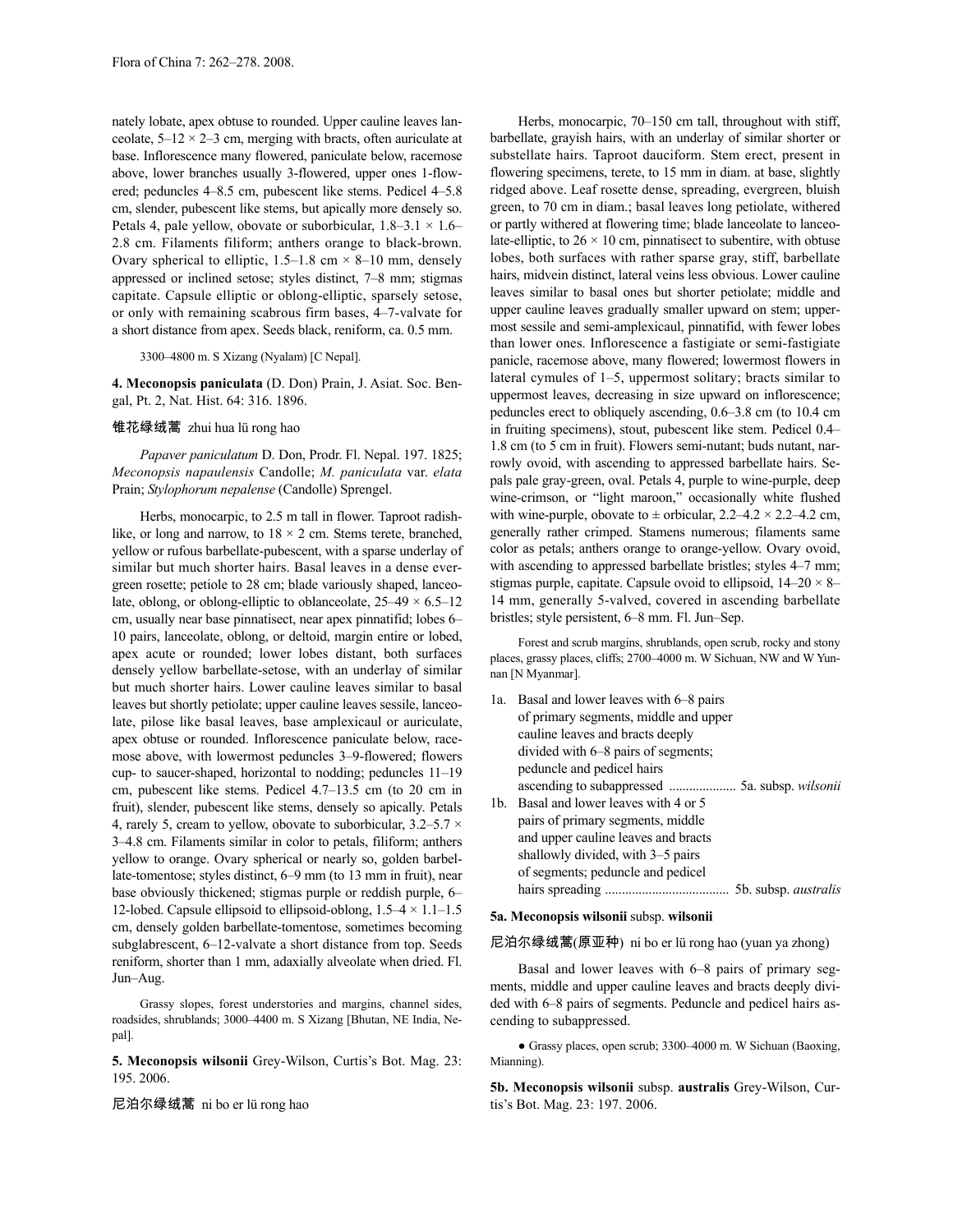# 少裂尼泊尔绿绒蒿 shao lie ni bo er lü rong hao

Basal and lower leaves with 4 or 5 pairs of primary segments, middle and upper cauline leaves and bracts shallowly divided, with 3–5 pairs of segments. Peduncle and pedicel hairs spreading.

Rocky and stony places, cliffs, forest and scrub margins, shrublands; 2700–3700 m. NW and W Yunnan [N Myanmar].

**6. Meconopsis smithiana** (Handel-Mazzetti) G. Taylor ex Handel-Mazzetti, Symb. Sin. 7: 337. 1931.

# 贡山绿绒蒿 gong shan lü rong hao

*Cathcartia smithiana* Handel-Mazzetti, Anz. Akad. Wiss. Wien. Math.-Naturwiss. 60: 182. 1923.

Herbs, perennial, 30–90 cm tall in flower. Rootstock short, plump, with persistent leaf bases, densely caespitose, brown, usually shortly branched, hirsute. Stems simple, distantly compressed or slightly deflexed, barbellate-hirsute, becoming glabrescent, invested at base with dead leaf remains. Cauline leaves distant, lowermost petiolate; petiole 2.5–4 cm, compressed- or slightly deflexed hirsute; blade trifoliolate, ca. 8 × 7–8 cm, both surfaces sparsely appressed barbellate-hirsute; terminal leaflet broadly ovate or suborbicular, often 7-lobed; lateral leaflets 1–2 cm or more distant from terminal leaflet, usually 3-lobed, petiolules ca. 1 cm or absent; upper leaves sessile or with petiole to 1 cm; blade broadly ovate, pinnatilobate, upward gradually smaller and fewer lobed. Flowers ca. 4, forming racemes, bracteate. Sepals pilose. Petals 4, yellow, broadly obovate, ca.  $18 \times 1.8$  mm, apically slightly incised. Ovary spheroidal, densely appressed brown hirsute; styles very short or absent; stigmas 5-lobed. Capsule obconical, ca. 1.5 cm, apex ca. 1 cm, sparsely brown villous, 7-valvate from apex for 1/3 capsule length. Seeds elliptic, with raised longitudinal stripes. Fl. Jun– Aug.

Moist forests, forest margins, moist grasslands on slopes; 3100– 3400 m. NW Yunnan (Gongshan) [NE Myanmar].

**7. Meconopsis integrifolia** (Maximowicz) Franchet, Bull. Soc. Bot. France 33: 389. 1886.

### 全缘叶绿绒蒿 quan yuan ye lü rong hao

Herbs, monocarpic, to 1 m tall in flower, throughout with long barbellate hairs, underlain with often dense, long, rufous or golden, barbellate hairs. Stem erect, to 2 cm in diam. near base, simple, longitudinally striate, pilose when young but nearly glabrous when old, base with persistent leaf bases densely shortly branched villous. Basal leaves in a deciduous rosette, among often mixed scalelike leaves; blade oblanceolate, obovate, elliptic, or nearly spatulate, 8–37 (including petiole)  $\times$  1–5 cm, both surfaces pilose, usually with  $3(-5)$  or more longitudinal veins, base attenuate, not decurrent into petiole, margin entire and densely pilose, apex rounded or acute. Lower cauline leaves similar to basal leaves but gradually smaller; upper ones almost sessile, narrowly elliptic, lanceolate, oblanceolate, or linear-lanceolate, smaller than lower ones; uppermost leaves bractlike, forming a whorl beneath flowers, narrowly lanceolate or narrowly oblanceolate to linear,  $5-11 \times 0.5-1$  cm. Flowers usually

3–5, rarely to 10-flowered, to 20 cm in diam., erect to suberect at maturity, arising from axils of uppermost leaves, occasionally with a few smaller flowers alternatively from stem below whorl of leaves. Pedicel (3–)6–37(–52 in fruit) cm. Flower buds broadly ovoid, spreading hairy. Sepals cymbiform, ca. 3 cm, abaxially pilose, glabrous within, with many distinct longitudinal veins. Petals 6–8, mid- to deep yellow, suborbicular to obovate,  $4-9.5 \times 3-5$  cm, often markedly incurved. Filaments of same color as petals, golden brown at maturity, filiform; anthers yellow or yellowish brown, ovoid to oblong, 1–2(–4) mm. Ovary broadly elliptic-oblong or ovoid to narrowly ellipsoidal, densely appressed golden hirsute; styles obsolete or very short to 4 mm, glabrous; stigmas capitate, 4–7-lobed, decurrent and slightly actinomorphic at apex of ovary. Capsule broadly elliptic or oblong to elliptic,  $2-3 \times 1-1.2$  cm, ascending to appressed golden or brown hirsute, 4–7-valvate for 1/3 distance from apex. Fl. May–Aug.

Grassy and rocky slopes, forest understories, open shrublands, mountain moorlands, stabilized moraines; 2700–5100 m. SW Gansu, E and S Qinghai, W Sichuan, E and S Xizang, NE and NW Yunnan [NE Myanmar].

1a. Stem with scattered leaves and superfluous flowers below leaf whorl; petals mid- to deep yellow, incurved; stigmas sessile, 10–12 mm in diam. .......................................................... 7a. subsp. *integrifolia* 1b. Stem leafless below whorl or with 1 or 2 leaves but no superfluous flowers; petals lemon yellow, often very pale, not incurved; stigmas 5–7 mm in diam., styles very short (2–4 mm) .......................................................... 7b. subsp. *lijiangensis*

### **7a. Meconopsis integrifolia** subsp. **integrifolia**

# 全缘叶绿绒蒿(原亚种) quan yuan ye lü rong hao (yuan ya zhong)

*Cathcartia integrifolia* Maximowicz, Bull. Acad. Imp. Sci. Saint-Pétersbourg, Sér. 3, 23: 310. 1877; *Meconopsis brevistyla* (Prain) Kingdon Ward; *M. integrifolia* var. *souliei* Fedde; *M. pseudointegrifolia* Prain var. *brevistyla* Prain.

Plants mostly 50–100 cm tall, with a prominent stem bearing several alternate leaves and often superfluous flowers below whorl of leaflike bracts. Flowers several, deeply cup- or goblet-shaped. Petals often markedly incurved, mid-yellow to deep gamboge. Ovary barrel-shaped, densely hairy; stigmas sessile, with 4–6 broad radiating arms, forming a cap usually 10–12 mm in diam.

Grassy and rocky slopes, forest understories, open shrublands; 2700–5100 m. SW Gansu (Huichuan, Xiahe), E and S Qinghai, NW and W Sichuan, E and S Xizang, NE and NW Yunnan [NE Myanmar].

**7b. Meconopsis integrifolia** subsp. **lijiangensis** Grey-Wilson, New Plantsman 3(1): 33. 1996.

垂花全缘叶绿绒蒿 chui hua quan yuan ye lü rong hao

Plants mostly 45–75 cm tall, with a well-defined stem but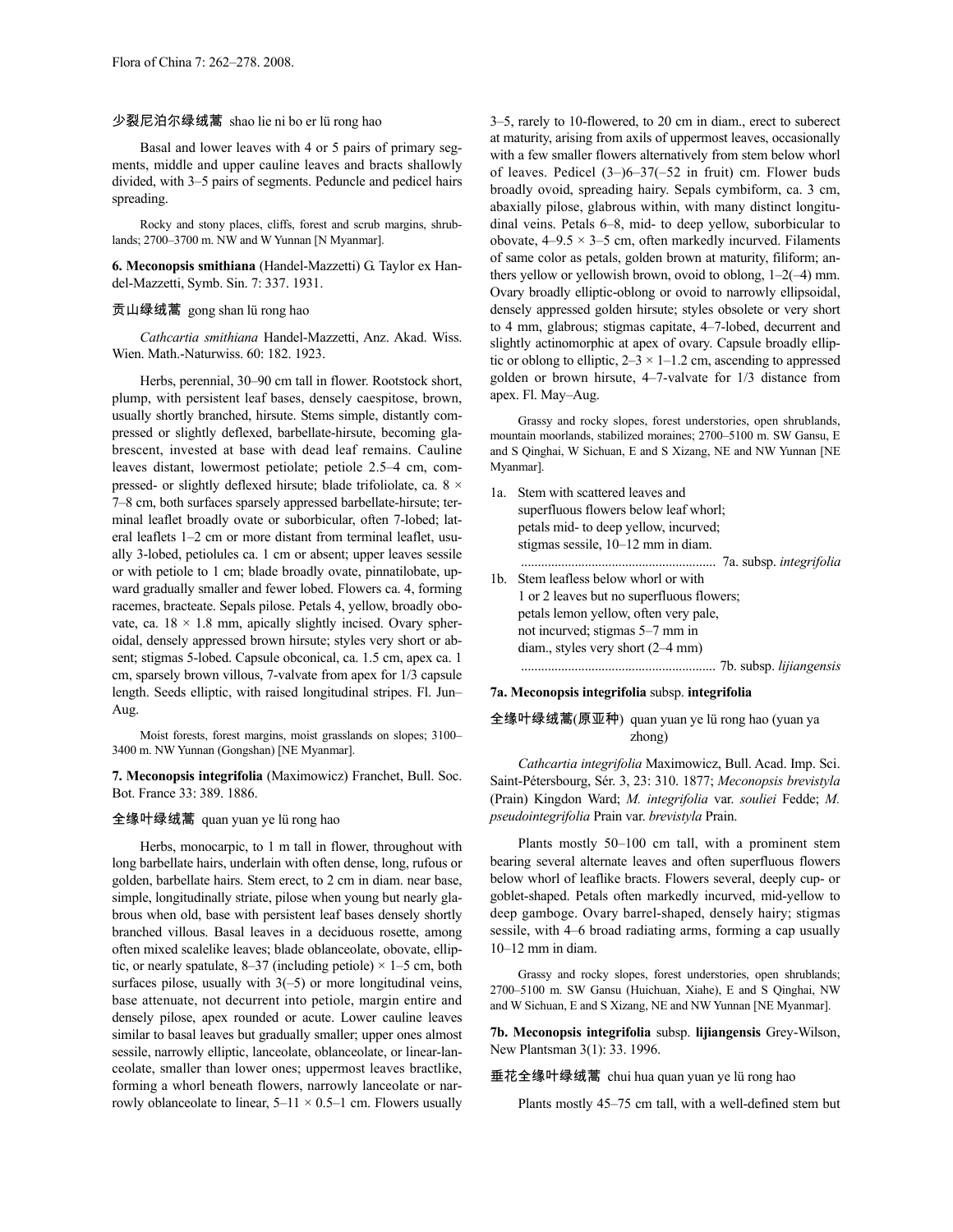few cauline leaves except for whorl beneath flowers. Flowers cup-shaped. Petals not markedly incurved, pale to mid-lemon yellow. Ovary narrowly obconical, densely hairy; styles short but distinct, 2–4 mm, glabrous; stigmas 5–7 mm in diam., with 4–7 rays.

● Mountain moorlands, open shrublands. SW Sichuan, NW Yunnan.

**8. Meconopsis pseudointegrifolia** Prain, Ann. Bot. (Oxford) 20: 353. 1906.

# 横断山绿绒蒿 heng duan shan lü rong hao

Herbs, monocarpic, 25–120 cm tall, covered for most part in soft golden or rufous hairs, overwintering as a large bud at ground level. Stem usually present, erect, or flowers scapose; when present with a whorl of bractlike leaves subtending flowers. Leaves mostly aggregated into a basal rosette, elliptic to oblanceolate,  $14-40 \times 2-5$  cm, pinnately veined for most part, although base generally 3-veined, sometimes becoming glabrescent above, base narrowed into petiole, margin entire; middle and upper leaves similar to basal ones but generally smaller and shortly petiolate or sessile. Pedicel (or scape) to 45 cm, lengthening in fruit, spreading pubescent to subglabrous. Flowers often 6–9 (occasionally to 18), nodding to half-nodding (becoming gradually erect as flowers fade). Sepals oval, spreading pubescent. Petals 6–8, generally spreading widely apart, pale lemon- or sulphur yellow, oval to elliptic or elliptic-obovate, 5.5–10.5 cm. Stamens numerous; filaments of same color as petals, filiform; anthers yellow to orange-yellow. Ovary obovoid to ellipsoidal, densely to sparsely appressed hairy; styles distinct, 3–11 mm; stigmas rather narrow, stigmatic rays usually 7–10. Capsule obovoid to ellipsoidal,  $2.5-3.5 \times 0.8-1.2$  cm, densely hairy to almost glabrous, 7–10-valvate. Fl. Jun–Aug.

Mountain moorlands, *Rhododendron* moorlands and woodlands, woodland margins, grassy slopes, rocky slopes, stabilized moraines, scree, margins of swamps, ravines, open shrublands; 2700–4200 m. S Gansu, SW Sichuan, S and SE Xizang, NW Yunnan [NE Myanmar].

Both this species and *Meconopsis integrifolia* vary greatly in height. Plants can be robust and bear a number of flowers or they can be dwarf and few flowered, sometimes reduced to a single flower per plant. High-altitude forms, particularly those from the bleaker exposed habitats of the Xizang Plateau, can be very dwarf, sometimes as little as 15 cm, and bear a solitary flower; however, they appear to be linked by intermediates to more robust plants at lower elevations and are probably best considered to be ecotypes (there is some evidence, for instance, that this dwarf habit is to some extent maintained in cultivation). Dwarf plants of this kind have been described as *M. integrifolia* var. *uniflora* C. Y. Wu & H. Chuang, described from NW Yunnan (Zhongdian), but similar plants are certainly to be found in W Sichuan and S and SE Xizang.

1a. Small, densely sericeous plant, not more than 25 cm tall; flowers erect to suberect ............................................ 8c. subsp. *daliensis*

- 1b. Larger plant, mostly 30–120 cm tall, hairy or bristly but not sericeous; flowers nodding or half-nodding.
	- 2a. Flowers appearing to be scapose and solitary; ovary densely

hairy, styles bristly ....... 8a. subsp. *pseudointegrifolia* 2b. Flowers several, often more than 3, on top of a distinct stem, often with several leaves and 1 or 2 superfluous flowers below "bracts"; ovary sparsely hairy, styles glabrous ............................... 8b. subsp. *robusta*

**8a. Meconopsis pseudointegrifolia** subsp. **pseudointegrifolia**

# 横断山绿绒蒿(原亚种) heng duan shan lü rong hao (yuan ya zhong)

Plants seldom more than 50 cm tall, with leaflike bracts held close to basal leaf rosette. Flowers appearing to be scapose, nodding to half-nodding, pale sulfur yellow. Ovary densely hairy; styles and stigmatic rays shortly bristly, styles 3–6 mm. Capsule densely hairy.

● Mountain moorlands, scree, woodland margins; 2700–4200 m. SE Xizang, NW Yunnan.

**8b. Meconopsis pseudointegrifolia** subsp. **robusta** Grey-Wilson, New Plantsman 3(1): 35. 1996.

#### 单花横断山绿绒蒿 dan hua heng duan shan lü rong hao

Plants rather robust, 50–120 cm tall, always with a welldeveloped and stout stem, often with several alternate leaves and superfluous flowers below whorl of leaflike bracts. Flowers several, often more than 3, on top of a distinct stem, often with several leaves and 1 or 2 superfluous flowers below "bracts," nodding to half-nodding, pale lemon or sulphur yellow, to 20 cm in diam. Petals spreading widely apart. Ovary sparsely hairy; styles 7–11 mm, glabrous. Capsule glabrous or subglabrous.

*Rhododendron* moorlands and woodlands, margins of swamps, rocky slopes, stabilized moraines; ca. 3400 m. SW Sichuan, S and SE Xizang, NW Yunnan [NE Myanmar].

**8c. Meconopsis pseudointegrifolia** subsp. **daliensis** Grey-Wilson, New Plantsman 3(1): 36. 1996.

多花横断山绿绒蒿 duo hua heng duan shan lü rong hao

Plants not more than 25 cm tall, densely sericeous on stems, leaves, and pedicels. Stem short, not exceeding 10 cm. Leaves elliptic to oblanceolate, 3-veined only at base, otherwise pinnately veined. Bracts like leaves, in a single whorl just above basal leaf rosette. Flowers erect to suberect, yellow, to 9 cm in diam. Ovary densely sericeous; styles short but distinct, 2–5 mm. Capsule barrel-shaped, densely hairy.

● Rocky slopes, mountain moorlands. NW Yunnan.

**9. Meconopsis betonicifolia** Franchet, Pl. Delavay. 1: 42. 1889.

藿香叶绿绒蒿 huo xiang ye lü rong hao

*Cathcartia betonicifolia* (Franchet) Prain.

Herbs, perennial, occasionally biennial. Rootstock short, plump, with persistent petiolar bases, densely shortly branched rubiginous villous. Stems erect, 30–90(–150) cm tall, stout, to 1.3 cm in diam. at base, simple, glabrous or sparsely rubiginous barbellate-villous. Basal leaves slightly glaucous abaxially,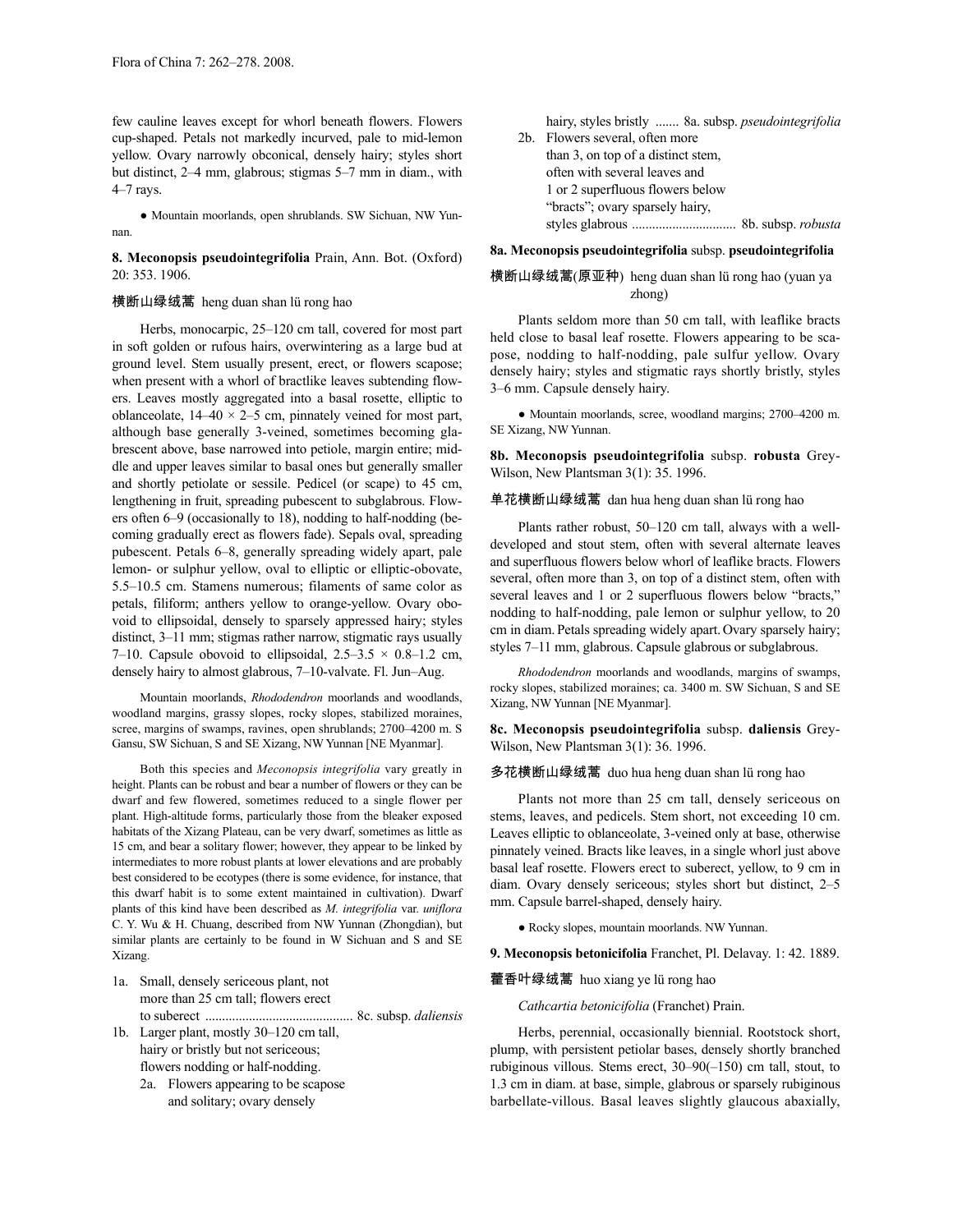ovate-lanceolate or ovate, 5–15 cm, base 4–7 cm wide, both surfaces shortly branched sparsely barbellate-villous, more densely so on margin and abaxially, midvein prominent, with several transverse bifurcate lateral veins, base cordate or truncate, often decurrent onto petiole, base ampliate to sheath, margin broadly incised-toothed, apex rounded to acute. Lower cauline leaves similar to basal, often more oblong; middle and upper cauline leaves similar but gradually smaller, sessile, auriculate-amplexicaul; uppermost 3 or 4 often aggregated into a false whorl. Inflorescence subumbellate, 3–6-flowered, often with several flowers at leaf axil below whorl, more rarely from lower cauline leaf axils. Flowers nodding to half-nodding, saucer-shaped. Pedicel erect, to 28 cm (elongating in fruit). Flower buds broadly ovoid, 6–8 cm in diam., sparsely rubiginous barbellate-villous. Petals 4, or in terminal flowers 5 or 6, blue or purple, rarely white, broadly ovate, orbicular, or obovate,  $3-5 \times 2-3.5$  cm, obtuse to subacute. Filaments white, filiform, 5–10 mm; anthers orange or golden, oblong, ca. 1 mm. Ovary elliptic-oblong, glabrous or rarely rubiginous barbellatevillous to subglabrous; styles clavate, 2–6 mm; stigmas virescent, 4- or 5(–7)-lobed, decurrent to styles. Capsule oblongelliptic,  $2.5-4.5 \times 0.8-1$  cm, rufous-barbellate to glabrous, slightly 4–7-valvate for ca. 1/3 its length from apex. Seeds reniform, ca. 1 mm, longitudinally striate, with alveolate foveolae. Fl. Jun–Aug.

Forest understories, grassy slopes; 3000–4000 m. SE Xizang (Cona, Mainling, Nyingchi), NW Yunnan [N Myanmar].

**10. Meconopsis grandis** Prain, J. Asiat. Soc. Bengal, Pt. 2, Nat. Hist. 64: 320. 1895.

# 大花绿绒蒿 da hua lü rong hao

Herbs, perennial. Taproot narrowly radishlike or fibrous; rootstock shortly branched, rubiginous villous. Stems erect, 40– 120 cm tall, stout, sparsely extended or slightly deflexed setose. Basal leaves: petiole 10–17 cm, sparsely brown barbellate-villous, basally with ampliate sheath; blade pale green abaxially, green adaxially, narrowly oblanceolate to lanceolate-oblong or elliptic-oblong,  $15-26 \times 5-8.4$  cm, both surfaces brown barbellate-pilose, midvein broad, lateral veins distinct, base attenuate into petiole, margin distantly irregularly serrate or broadly crenate, apex acute or nearly acute. Lower cauline leaves similar to basal leaves, but upper cauline leaves increasingly smaller, uppermost 3–5-pseudoverticillate, sessile. Flowers rarely more than 3, from upper leaf whorl, very rarely from lower cauline axils. Pedicel to 45 cm at fruiting. Flowers nutant, large. Petals 4, rarely 5, blue, purple, or lilac-purple, nearly orbicular or broadly obovate,  $6.2-8 \times 4.8-7.6$  cm. Filaments white, filiform, 7–15 mm; anthers orange or yellow, oblong, 1–2 mm. Ovary green, ovoid or oblong, glabrous or densely pilose; styles 7–10 mm; stigmas green, clavate, 4–6-lobed. Capsule elliptic-oblong, 2.8–4.4  $\times$  1.2–1.5 cm, 4–6-valvate from apex for a short distance. Seeds reniform, seed coat longitudinally shallowly pitted. Fl. Jun–Aug.

Understories of *Picea* forests, forest margins, among shrubs on slopes; 3000–4100 m. SC Xizang [Bhutan, NE India, E and W Nepal].

**11. Meconopsis superba** King ex Prain, J. Asiat. Soc. Bengal, Pt. 2, Nat. Hist. 64: 317. 1896.

# 高茎绿绒蒿 gao jing lü rong hao

Herbs, monocarpic, to 1 m tall in flower, throughout appressed, usually silvery white barbellate-pilose. Taproot napiform. Basal leaves in a large, dense, evergreen rosette; petiole 7–15 cm; blade oblanceolate, oblanceolate-oblong, elliptic, or ovate-oblong, ca.  $35 \times 9$  cm, sericeous and barbellate-villous when young, base attenuate, margin serrulate, apex acute. Lower cauline leaves similar to basal leaves, but petioles shorter; upper cauline leaves sessile, base auriculate. Inflorescence racemose. Flowers nodding or half-nodding. Pedicel to 12 cm (to 25 cm in fruit), stout, densely appressed barbellatetomentose. Petals 4, 6 in terminal flowers, white, obovate to suborbicular, ca.  $6 \times 6$  cm. Filaments white, filiform; anthers deep yellow. Ovary spheroidal to narrowly elliptic, appressed barbellate-tomentose; styles distinct, 9–11 mm; stigmas deep purple, obviously lobed. Capsule narrowly ellipsoid-oblong, 7– 11-valvate from apex for a short distance. Seeds reniform, seed coat densely papillate.

4100–4300 m. SC Xizang [W Bhutan].

**12. Meconopsis georgei** G. Taylor, Gen. Meconopsis, 86. 1934.

# 黄花绿绒蒿 huang hua lü rong hao

Herbs, monocarpic, to 33 cm tall in flower. Taproot ca. 7.5  $\times$  1.2 cm. Leaves aggregated near base of plant with a few higher up on stem; petiole linear, ca. 5 cm; blade oblanceolate, ca.  $10 \times 1.8$  cm, both surfaces glabrous or sparsely setose, abaxially glaucous, base tapered into petiole, sheath at base, margin entire or repand, apex acute or rounded. Inflorescence racemose, with up to 10 flowers, nearly glabrous or densely spreading setose, only lowermost bracteate. Pedicel ca. 20 cm, usually setose. Petals 5–8, yellow, obovate, ca.  $3.8 \times 2.5$  cm, apex obtuse, acute, or serrulate. Filaments filiform; anthers orange, to black on aging. Ovary elliptic to narrowly elliptic, usually densely extended yellowish setose; styles ca. 7 mm; stigmas capitate. Capsule narrowly elliptic, spreading setose, 3– 5-valvate for a short distance from apex. Seeds falcate-elliptic, seed coat irregularly rugose or inconspicuously pitted.

• 3600–4300 m. NW Yunnan (Weixi).

**13. Meconopsis florindae** Kingdon Ward, Gard. Chron., ser. 3, 79: 232. 1926.

# 西藏绿绒蒿 xi zang lü rong hao

Herbs, monocarpic, with a slender stem to 45 cm tall. Taproot radishlike, ca. 3.7 cm. Stems tenuous, glabrous, rarely sparsely villous. Basal leaves few, soon withering; petiole ca. 2.5 cm, lower part ampliate; blade oblanceolate, ca.  $3.7 \times 1.2$ cm, both surfaces glabrous or slightly tomentose, abaxially glaucous, base attenuate and extending into petiole, margin entire, deeply undulate, broadly crenate, bipinnatilobate, or bipinnatisect, apex acute or rounded. Lower cauline leaves similar to basal leaves; upper cauline leaves with margin serrate, basally slightly amplexicaul, or like basal leaves. Flowers 2–6 from upper cauline leaf axils, semi-nutant. Pedicel ca. 13 cm at fruiting, only apically sparsely setose. Petals usually 5–7, rarely 4, lemon yellow, ovate or obovate, ca.  $1.3 \times 1$  cm, apex acute or rounded, usually irregularly serrulate. Filaments filiform; an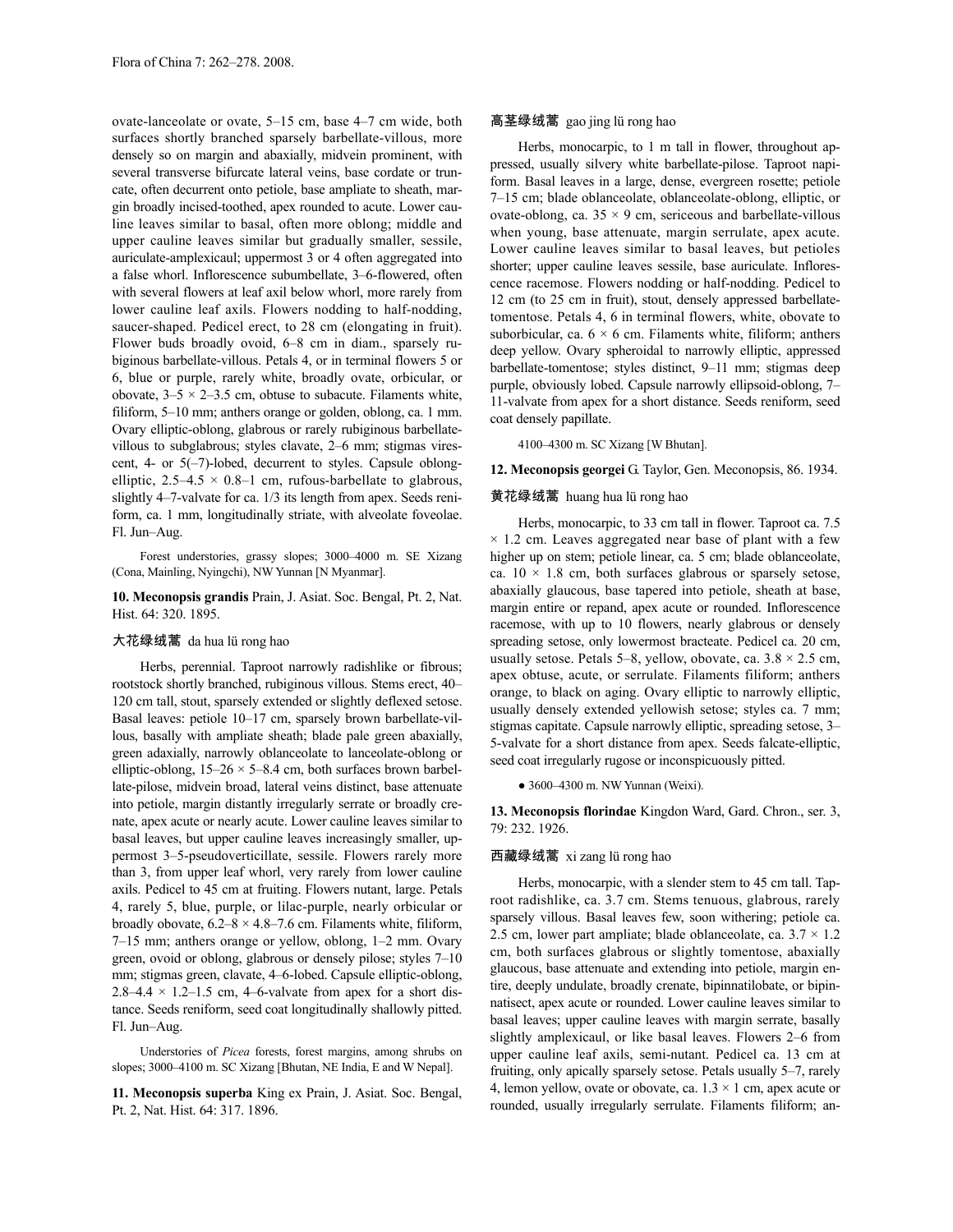thers pale orange. Ovary ovoid to elliptic-oblong, glabrous or sparsely setose; styles distinct, ca. 6 mm; stigmas yellow, almost clavate or with separate lobes. Capsule elliptic-oblong, glabrous or sparsely setose, 3–5(or 6)-valvate for ca. 1/3 its length from apex.

● Woodlands; 3300–3900 m. SE Xizang.

**14. Meconopsis lyrata** (H. A. Cummins & Prain) Fedde ex Prain, Bull. Misc. Inform. Kew 1915: 142. 1915.

### 琴叶绿绒蒿 qin ye lü rong hao

*Cathcartia lyrata* H. A. Cummins & Prain, J. Asiat. Soc. Bengal, Pt. 2, Nat. Hist. 64: 325. 1896; *C. polygonoides* Prain; *Meconopsis compta* Prain; *M. polygonoides* (Prain) Prain.

Herbs, monocarpic, 5–50 cm tall. Taproot usually narrowly ovoid, ca. 1 cm, sometimes long and narrow. Stems tenuous, thin, curved or compressed yellow-brown pubescent, sometimes glabrous. Basal leaves few, soon withering; petiole 1.5–4 cm; blade pale green abaxially, green adaxially, ovate, oblong-ovate, spatulate, or oblanceolate,  $1.5-4 \times 0.5-2$  cm, both surfaces sparsely yellow-brown pilose or glabrous, base cuneate or slightly cordate, margin entire, lobed, pinnatilobate or pinnatipartite, apex rounded or acute. Cauline leaves similar to basal but lower ones with petiole ca. 6 cm, upper ones shortly petiolate. Flowers opening in succession, 1–5 in axils of upper cauline leaves, usually only terminal flowers open, half nutant, 1.5–2.5 cm in diam. Sepals glabrous. Petals 4, rarely 5 or 6, pale blue or rarely pink, pale rose, or white, ovate, broadly ovate, or sometimes broadly lanceolate,  $1.2-1.9 \times 0.4-1.5$  cm, apex rounded or acute. Stamens 24–36; filaments of same color as petals, filiform, 5–8 mm; anthers golden, oblong to suborbicular, ca. 1 mm. Ovary oblong or elliptic-oblong to narrowly oblong, ca.  $5 \times 2$  mm, glabrous; styles very short; stigmas green. Capsule narrowly oblong or nearly cylindrical, ca. 4 cm, 3- or 4-valvate for ca. 1/3 its length from apex. Seeds falcateelliptic, seed coat rugose. Fl. and fr. May–Sep.

Grassy slopes, alpine meadows; 3400–4200(–4800) m. S Xizang (Gyirong, Yadong), NW Yunnan (Dêqên, Gongshan) [Bhutan, India (Sikkim), Nepal].

**15. Meconopsis primulina** Prain, J. Asiat. Soc. Bengal, Pt. 2, Nat. Hist. 64: 319. 1896.

# 报春绿绒蒿 bao chun lü rong hao

Herbs, monocarpic, to 20 cm tall. Taproot radishlike or long and narrow, ca. 7.5 cm  $\times$  7.5 mm; rootstock napiform, with a dense tuft of fibrous leaf base remains. Stems short, slender. Basal leaves spatulate, 1–2 cm, soon withering, with only densely caespitose persistent membranous leaf bases when flowering. Cauline leaves near stem base; blade oblanceolate to elliptic, ca.  $4 \times 1$  cm, both surfaces glabrous or densely setose, entire; petiole ca. 3.7 cm; upper leaves sessile. Flowers usually 3, rarely solitary, simple, from leaf axils, ca. 25 cm in diam., glabrous to sparsely reflexed setose. Sepals glabrous. Petals 4– 8, blue, narrowly ovate, ca.  $2.5 \times 1$  cm. Stamens many; filaments same color as petals, filiform, longer than ovary; anthers golden. Ovary narrowly ovoid, ca. 1.5 cm, glabrous; styles ca. 5 mm; stigmas almost clavate, 4-lobed, lobes  $\pm$  nutant. Capsule

narrowly obovoid to narrowly elliptic, 4-valvate at top, glabrous or slightly setose.

3900–4500 m. SC Xizang [W Bhutan].

**16. Meconopsis argemonantha** Prain, Bull. Misc. Inform. Kew 1915: 161. 1915.

### 白花绿绒蒿 bai hua lü rong hao

Herbs, monocarpic. Taproot napiform to cylindrical, swollen, with a few fibers at top. Stem very short, sometimes extending to 13 cm. Basal leaves few; petiole long, 2–5.5 cm; blade glaucous abaxially, narrowly oblong to elliptic-oblong,  $1.5-6.2 \times 0.8-1.4$  cm, both surfaces subglabrous or sparsely setose, base narrowed into petiole, margin entire to slightly lobed. Middle and upper leaves: petiole ca. 2.5 cm; blade generally larger,  $4.5-7 \times 1.6-2$  cm, pinnately lobed, with up to 5 pairs of pinnae; lobes acute to rounded, apically undulate. Flowers solitary at leaf axils, half-nodding. Pedicel 6.7–25 cm, sparsely setose or glabrous. Sepals oval, sparsely setose to glabrous. Petals 4–8, white, ovate to orbicular,  $18-28 \times 2.2-2.8$ cm, apex rounded, fluted, with an undulate margin. Filaments white, linear; anthers yellow or orange. Ovary elliptic, densely appressed setose; styles 3–5 mm. Capsule cylindric-fusiform,  $15-25 \times 6-7$  mm, with sparse ascending stiff hairs; styles  $4-5$ mm, stigmas capitate. Fl. Jul–Aug.

● Moist mossy banks, cliff ledges, open leafy banks; 3700–4600 m. SE Xizang.

**17. Meconopsis violacea** Kingdon Ward, Gard. Chron., ser. 3, 82: 150. 1927.

# 紫花绿绒蒿 zi hua lü rong hao

Herbs, monocarpic, to 2 m tall in flower. Taproot radishlike. Basal leaves in a dense, evergreen, sea-green rosette; petiole ca. 7.5 cm; blade elliptic-oblong, ca.  $16 \times 4$  cm, both surfaces especially midvein and margin villous and mixed barbellate-pubescent, pinnatisect or pinnatipartite; lobes oblong or lanceolate-oblong, margin entire or irregularly lobed, apex acute. Lower cauline leaves similar to basal ones but shorter petiolate; upper cauline leaves sessile, basally auriculate-amplexicaul, pinnatifid. Inflorescence racemose, barbellate-tomentose. Flowers nutant, bracteate. Pedicel ca. 6.2 cm, to 13 cm at fruiting, slender, apically densely pilose. Petals 4(–6), pale blue, bluish violet, or sometimes purple, obovate to suborbicular, ca.  $3.7 \times 2.5$  cm. Filaments of same color as petals but white at base, filiform; anthers bright orange. Ovary elliptic to ellipticoblong, densely appressed or inclined slightly golden pubescent; styles distinct, to 7–9 mm, usually slender; stigmas virescent, nearly clavate or sometimes with separate lobes. Capsule elliptic-oblong,  $3.5-3.7 \times 1.4-1.5$  cm, densely ascending pubescent or basally setose, 7–9-valvate for a short distance from apex. Seeds elliptic-oblong to reniform, seed coat densely papillose. Fl. Jun–Jul.

Steep alpine meadows, gravelly slopes; 3000–3900 m. SE Xizang [N Myanmar].

**18. Meconopsis racemosa** Maximowicz, Mélanges Biol. Bull. Phys.-Math. Acad. Imp. Sci. Saint-Pétersbourg 9: 713. 1876.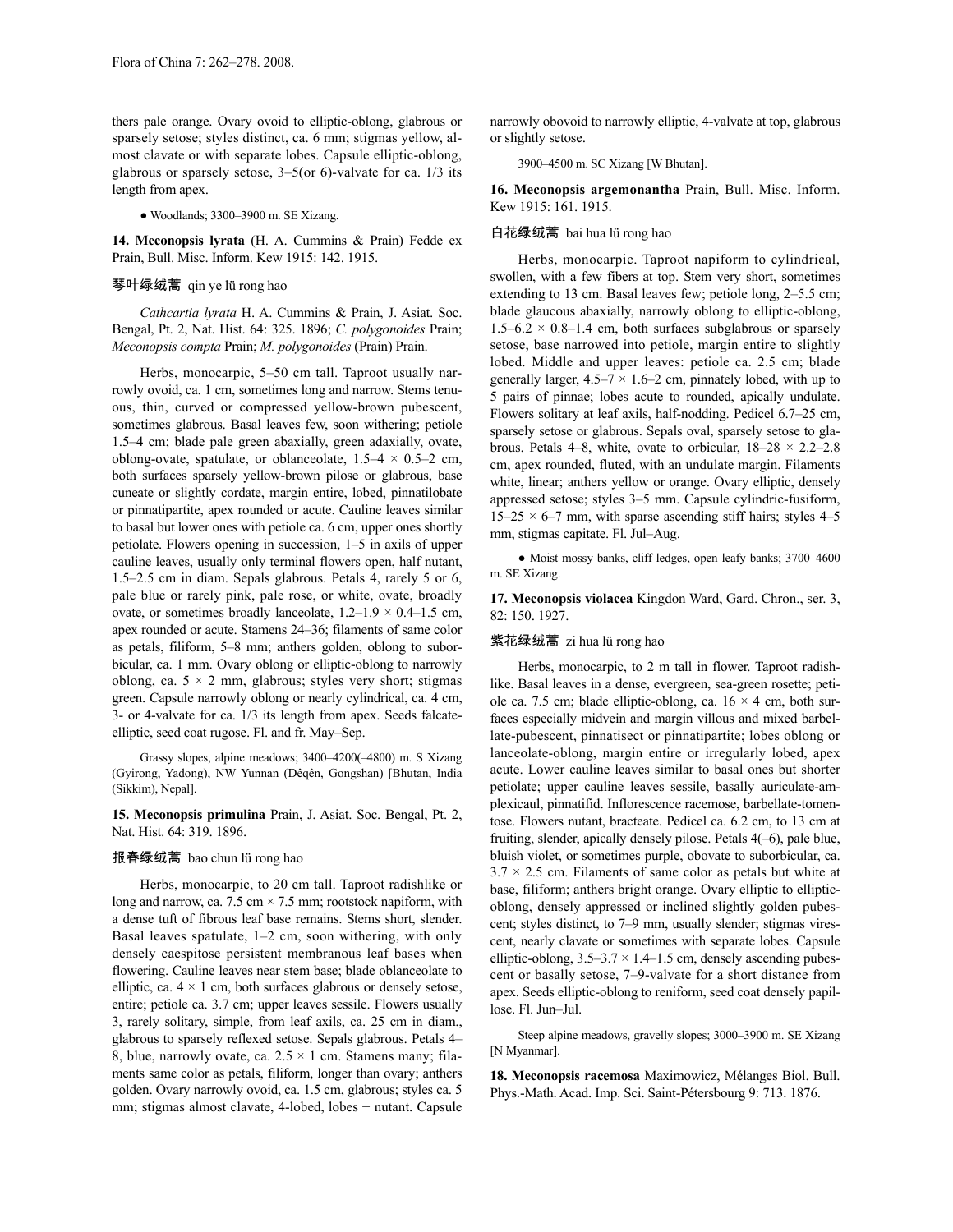### 总状绿绒蒿 zong zhuang lü rong hao

Herbs, monocarpic, 20–50 cm tall, throughout with fulvous or yellowish, firm spines. Taproot terete, attenuate toward base, ca.  $20 \times 0.5$ –1.5 cm. Stem erect, terete, 5–10 mm in diam. near base, basally with smooth persistent leaf bases. Basal leaves: petiole 3–8 cm, narrowly winged; blade green on both surfaces, oblong-lanceolate, oblanceolate, or rarely narrowly ovate,  $5-20 \times 0.7-4.2$  cm, both surfaces with fulvous or yellowish, pale, spreading spines, midvein ridged abaxially, lateral veins obscure on both surfaces, base narrowly cuneate, decurrent into petiole, margin entire or undulate, rarely irregularly crenate or shallowly lobed, apex acute or obtuse. Lower cauline leaves few, shortly petiolate, like basal leaves, decreasing in size upward on stem and merging with bracts; uppermost leaves sessile. Inflorescence a simple raceme with up to 14 flowers, sometimes with additional, solitary, scapose flowers in axils of basal leaves. Pedicel 2–5 cm. Flower buds nodding, suborbicular or ovoid, ca. 1 cm in diam. Sepals oblongovate, adaxially spiny-hairy. Petals 5–8, blue or blue-purple, sometimes wine-purple or reddish, obovate-oblong,  $2-3 \times 1-2$ cm, glabrous. Filaments of same color as petals, often rather darker, ca. 1 cm; anthers yellow or cream, oblong, 1.25–1.5 mm. Ovary ovoid, 5–8 mm, densely spiny-hairy; styles conical, 2–4 mm, ridged, glabrous, protruding from boss of stamens; stigmas whitish, oblong, 1–2 mm. Capsule ovoid or narrowly ovoid,  $0.5-15 \times 0.4-1$  cm, with dense, spreading bristles,  $4-6$ valvate to 1/3 its length from apex; persistent styles 7–10 mm. Seeds oblong, 1–2 mm, seed coat clathrate-tessellate. Fl. May– Aug.

● Grassy slopes, stony slopes, sometimes in forest understories; 3000–4600(–4900) m. S Gansu, E and S Qinghai, NW and W Sichuan, Xizang, NW Yunnan.

1a. Petals without spines on both sides ...... 18a. var. *racemosa* 1b. Petals: medial and lower with

sparse slender spines on both sides .... 18b. var. *spinulifera*

#### **18a. Meconopsis racemosa** var. **racemosa**

总状绿绒蒿(原变种) zong zhuang lü rong hao (yuan bian zhong)

*Meconopsis horridula* J. D. Hooker & Thomson var. *racemosa* (Maximowicz) Prain.

Petals without spines on both sides.

● Grassy slopes, stony slopes, sometimes in forest understories; 3000–4600(–4900) m. S Gansu, E and S Qinghai, NW and W Sichuan, Xizang, NW Yunnan.

**18b. Meconopsis racemosa** var. **spinulifera** (L. H. Zhou) C. Y. Wu & H. Chuang, Acta Bot. Yunnan. 2: 375. 1980.

#### 刺瓣绿绒蒿 ci ban lü rong hao

*Meconopsis horridula* var. *spinulifera* L. H. Zhou, Acta Phytotax. Sin. 17(4): 113. 1979.

Petals sparsely thinly spiny below middle on both sides. Filaments narrowly linear. Styles with 4 ridges, membranous winged, ca. 1.5 mm wide.

● About 4000 m. S Qinghai (Yushu).

One of us (Grey-Wilson) has not seen authenticated material of this taxon and is unable to evaluate its status.

**19. Meconopsis rudis** (Prain) Prain, Ann. Bot. (Oxford) 20: 347. 1906.

### 宽叶绿绒蒿 kuan ye lü rong hao

*Meconopsis horridula* J. D. Hooker & Thomson var. *rudis* Prain, J. Asiat. Soc. Bengal, Pt. 2, Nat. Hist. 64: 314. 1896.

Herbs, monocarpic, to 90 cm tall in flower, often 20–45 cm. Stem terete, 5–10 mm in diam., sparsely to moderately densely stiffly hairy. Leaves all in a basal rosette; petiole narrowly winged, 2.2–10.5 cm; blade pale abaxially, glaucous adaxially, elliptic to elliptic-oblanceolate,  $6-14 \times 1.5-4.2$  cm, adaxially with sparse, purple-black-based bristles, midvein abaxially ridged, lateral veins rather obscure on both surfaces, base attenuate into petiole, margin shallowly lobed and somewhat undulate, apex acute to subacute. Inflorescence racemose, with up to 15 flowers, only lowermost bracteate. Flowers nodding to lateral-facing, 4.4–8.4 cm in diam.; sometimes with an additional solitary scapose flower, from axils of basal leaves. Pedicel  $0.7-8.5(-11.5)$  cm (to 18 cm in fruit), with sparse, stiff, spreading bristles. Sepals oblong-ovate, abaxially bristly, bristles with a purple-black base. Petals 5–7(or 8), blue, purple, or violet-blue, occasionally pale blue or pinkish purple, obovate to ovate,  $2-3.8 \times 1.8-3.2$  cm, glabrous. Filaments of same color as petals, often darker; anthers gray or yellowish gray, 0.5–1.25 mm. Ovary ovoid, densely bristly; styles narrowly conical, 1–3 mm; stigmas yellowish, 1.5–2 mm, protruding beyond boss of stamens. Capsule ovoid,  $8-15 \times 7-14$  mm, with stiff, erect bristles, 4–6-valvate for a short distance from apex; persistent styles 6–7 mm. Fl. Jun–Sep.

• Grassy slopes, stony pastures, rocky places, scree, cliff ledges; 3400–4800 m. SW and W Sichuan, NW Yunnan.

**20. Meconopsis prattii** (Prain) Prain, Bot. Mag. 140: ad t. 8568. 1914.

#### 草甸绿绒蒿 cao dian lü rong hao

*Meconopsis sinuata* Prain var. *prattii* Prain, J. Asiat. Soc. Bengal, Pt. 2, Nat. Hist. 64: 314. 1896.

Herbs, monocarpic, 30–92 cm tall in flower. Stem stiffly erect, 10–15 mm in diam. at base, spreading bristly, pale overall. Basal leaves in a spreading rosette; petiole to 6.5 cm; blade pale green abaxially, mid-green adaxially, elliptic-oblanceolate to oblanceolate,  $8-20 \times 1.4-3.6$  cm, both surfaces with spreading, pale, stiff, bristlelike hairs to 6 mm, base attenuate into petiole, margin undulate, entire to shallowly and unevenly lobed, apex acute to subacute. Lower cauline leaves similar to basal leaves, decreasing in size upward on stem and merging with lower bracts, but most of inflorescence ebracteate. Inflorescence a simple raceme with up to 32 flowers, sometimes with several solitary, scapose, depauperate flowers from axils of basal leaves. Pedicel 0.8–7.2 cm, with stiff bristlelike hairs. Flowers lateral-facing to half-nodding, 3.8–7 cm in diam., fragrant. Sepals oblong to oblong-ovate, adaxially with spreading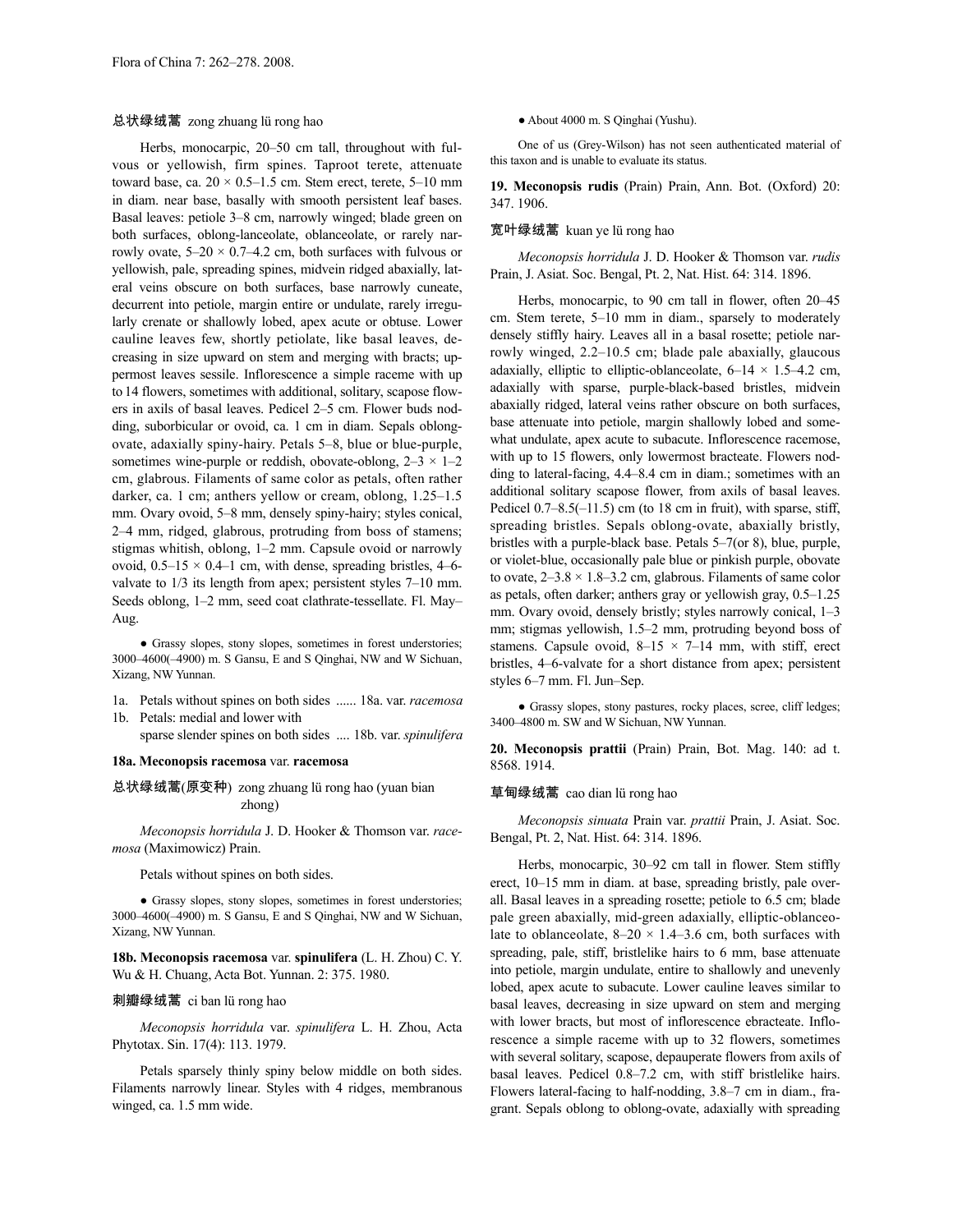pale bristles. Petals 5 or 6, blue, purple, blue-purple, or lavender, occasionally wine-purple or whitish, obovate to oblong, 1.8–3.6  $\times$  1.5–3 cm, glabrous. Filaments of same color as petals, often darker; anthers white to orange-yellow or yellowish gray, 1–1.5 mm. Ovary ovoid, spiny; styles narrowly conical, 2–4 mm, glabrous; stigmas pale green or cream, 2–3 mm, included within boss of stamens. Capsule ovoid to ovoid-elliptic,  $1.7-2 \times 0.8-1$  cm, with rather sparse, spreading, pale-colored bristles, 5–7-valvate. Fl. Jun–Sep.

Open stony pastures and meadows, cliffs, scree, roadside embankments, margins of *Pinus* woodlands, forest understories; 3400–3900 m. SW and W Sichuan, SE Xizang, NW Yunnan [N Myanmar].

The position of *Meconopsis prainiana* Kingdon Ward (Gard. Chron., ser. 3, 79: 308. 1926, described from Gongbo'gyamda, SE Xizang) requires further investigation. The plants are very similar to *M. prattii* in general characteristics and proportions, but the flowers are consistently 4-petaled and these can be blue or pale yellow.

**21. Meconopsis speciosa** Prain, Trans. & Proc. Bot. Soc. Edinburgh 23: 258. 1907.

# 美丽绿绒蒿 mei li lü rong hao

*Meconopsis cawdoriana* Kingdon Ward; *M. ouvrardiana* Handel-Mazzetti.

Herbs, monocarpic, 15–60 cm tall, throughout rubiginous or yellowish bristly. Taproot long and stout, ca.  $30 \times 2.5$  cm. Stems erect, terete, rubiginous or yellowish bristly, basally with persistent leaf bases. Basal leaves: petiole 2–11 cm, including wings 2–6 mm wide; blade lanceolate or narrowly ovate, 5–13  $\times$  2.5–4 cm, midvein broad, shallowly channeled, lateral veins slender, basally attenuate into petiole, margin pinnatipartite, apex rounded or acute; lobes oblong, apex rounded, rarely acute, usually rounded-incised. Cauline leaves like basal leaves but smaller, shortly petiolate or sessile to subsessile. Inflorescence racemose; flowers 6–20, very fragrant, only lowermost bracteate, sometimes accompanied by solitary-flowered basal scapes, rarely basal scape bases agglomerated on short stems. Pedicel erect, 2–8 cm. Flower buds spheroidal, 1–2 cm in diam. Sepals adaxially fulvous spreading bristly. Petals 4–8, blue to fleshy-mauve, obovate to suborbicular,  $2-4.5 \times 2-4$  cm, apex rounded. Filaments of same color as petals but more deeply colored, filiform, ca. 1 cm; anthers oblong, ca. 1 mm. Ovary spheroidal to ovoid, ca. 5 mm, densely rubiginous spiny-hairy; styles 2–4 mm, ridged, sometimes near base spiny-hairy; stigmas oblong, 2–3 mm. Capsule elliptic,  $1.5-2.5 \times 0.5-1.2$  cm, densely rubiginous but base purple or fulvous spiny-hairy; styles stout, extended to 1 cm, 4–8-valvate for ca. 1/3 its length from apex. Seeds reniform, seed coat longitudinally pitted. Fl. and fr. Jul–Oct.

● Among alpine shrubs, grasslands, rocky slopes, cliff ledges and crevices, alpine scree; 3700–4400 m. W Sichuan (Kangding), SE Xizang (Mêdog), NW Yunnan (Dêqên, Gongshan, Weixi).

**22. Meconopsis aculeata** Royle, Ill. Bot. Himal. Mts. 1: 67. 1834.

皮刺绿绒蒿 pi ci lü rong hao

Herbs, monocarpic, 30–60 cm tall in flower. Taproot long and narrow, or napiform, to 13 cm. Basal leaves in a deciduous rosette; petiole 10–15 cm, basally expanded and sheathing stem; blade variously shaped, oblong or cordate to deltoid, 10–  $20 \times 3.5$  cm, pinnatifid or irregularly pinnatisect, rarely bipinnatifid, usually broadly incised among lower lobes, both surfaces with rather sparse, simple bristlelike hairs, apex obtuse or rounded to acute. Lower cauline leaves similar to basal ones but upper cauline leaves sessile, smaller and with fewer divisions. Inflorescence a raceme with up to 20 flowers, all but uppermost bracteate or in axils of leaves. Flowers shallowly cup-shaped, lateral-facing to semi-nutant. Pedicel erect, 2.5–13.5 cm. Petals usually 4, rarely 5 or 6, sky blue or rarely blue-purple or red, obovate or suborbicular, ca.  $3.7 \times 3.7$  cm. Filaments filiform, of same color as petals but deeper; anthers golden. Ovary globose to elliptic, densely golden fulvous to bristly, bristles at first appressed, later ascending to subspreading; styles distinct, ca. 1.2 cm, basally thickened in fruiting; stigma lobes free or connate, oblong or spherical. Capsule spheroidal to elliptic-oblong, densely bristly, (3 or)4–6(–8)-valvate for a short distance from apex. Seeds reniform. Fl. Jun–Aug. 2*n* = 56.

Rocky habitats, scree, stream margins; 2400–4200 m. SW Xizang [NW India, Pakistan].

**23. Meconopsis forrestii** Prain, Bull. Misc. Inform. Kew 1907: 316. 1907.

# 丽江绿绒蒿 li jiang lü rong hao

Herbs, monocarpic, to 40 cm tall in flower (to 60 cm in fruit). Taproot conical or radishlike,  $2-10 \times 1-1.5$  cm, with fibrous slender roots. Leaves usually all basal, deciduous; petiole 2.5–3.2 cm; blade oblanceolate to elliptic-oblong or broadly linear,  $5-20 \times 0.5-2$  cm, both surfaces sparsely appressed bright brown hirsute, midvein prominent abaxially, distinct adaxially, apex rounded or triangular, basally attenuate to wing, wing base slightly ampliate to membranous-sheathed, margin entire or somewhat repand. Inflorescence simple scapose, erect, scape with straw-colored, soft, deflexed bristles. Flowers 3–7, on upper part of scape, ebracteate, 3–4.8 cm in diam. Pedicel nutant when young, later spreading, 1–3 cm, extended to 9 cm at fruiting, bright brown compressed-hirsute. Flower buds obovoid or globose,  $1-2 \times 0.7-1.3$  cm. Sepals adaxially brown softbristly. Petals usually 4, rarely 5, slightly blue or pale indigo, occasionally whitish with a bluish base, ovate or broadly ovate,  $1.4-2.5 \times 1.2-2$  cm. Filaments purplish, filiform, 5-10 mm; anthers golden yellow, oblong, ca. 1 mm. Ovary elliptic-oblong, glabrous or sparsely hirsute; styles very short or absent; stigmas 2–4-lobed. Capsule erect, nearly narrowly cylindrical, 3.9–6.3  $cm \times 4.5-7$  mm, glabrous or sparsely hirsute, 2-4-valvate to 1/3 its length from apex. Seeds falcate-elliptic, seed coat inconspicuously pitted. Fl. May–Jul.

● Grassy slopes, rocky places, woodland margins, banks; (3100–)3400–4300 m. SW Sichuan, NW Yunnan (Lijiang, Yangbi, Zhongdian).

**24. Meconopsis lancifolia** (Franchet) Franchet ex Prain, J. Asiat. Soc. Bengal, Pt. 2, Nat. Hist. 64: 311. 1896.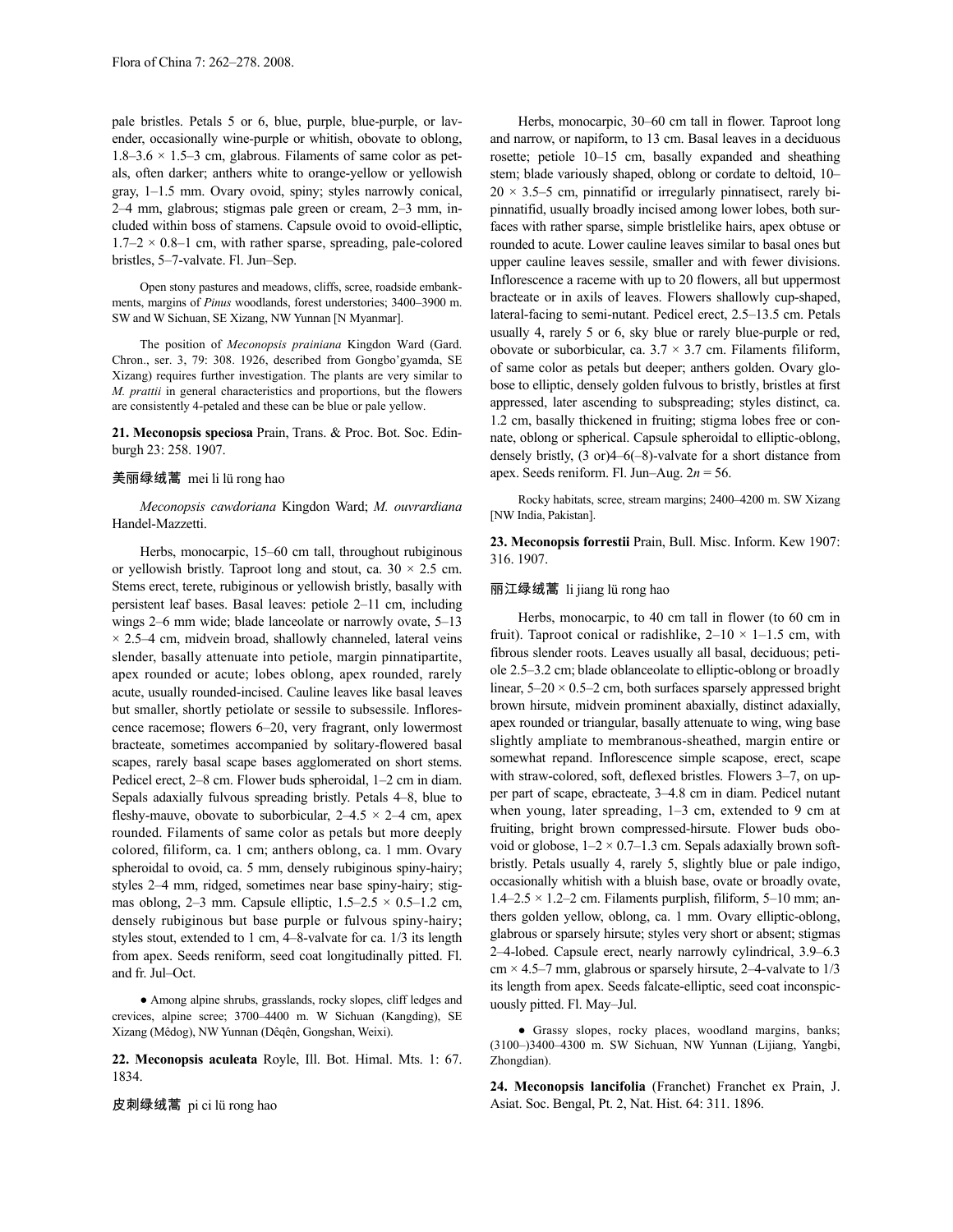# 长叶绿绒蒿 chang ye lü rong hao

*Cathcartia lancifolia* Franchet, Bull. Soc. Bot. France 33: 391. 1886; *Meconopsis eximia* Prain; *M. lancifolia* var. *solitariifolia* Fedde; *M. lepida* Prain.

Herbs, monocarpic, 8–35 cm tall in flower, extremely variable. Taproot radishlike,  $3-8$  cm  $\times$  5-10 mm. Stems erect, with fulvous, compressed or deflexed, soft bristles, or  $\pm$  glabrous. Leaves mostly or all basal; petiole 2–7 cm; blade paler abaxially, green or gray-green adaxially, oblanceolate, spatulate, obovate, or elliptic-lanceolate to narrowly oblanceolate,  $1-15 \times$ 0.5–1.7 cm, both surfaces glabrous or with fulvous, deflexed or curved, soft bristles, midvein distinct, lateral veins slender, base cuneate, decurrent to wings, margin usually entire, often somewhat undulate, apex rounded or acute. Inflorescence racemose, with 3–13 ebracteate flowers, each 2.9–5 cm in diam., scape variable in thickness, sometimes, in addition, simple on basal scapes, setose to subglabrous. Pedicel 0.5–3 cm, sparsely to densely setose. Flower buds suborbicular or oblong, 5–10 mm in diam. Sepals adaxially sparsely rubiginous setose. Petals 4–8, satiny purple or blue, sometimes pale purple-blue or ruddy purple, obovate, suborbicular, or oval,  $1-3 \times 0.7-3$  cm, apex rounded or acute, sometimes serrulate. Filaments of same color as petals, filiform, 5–10 mm; anthers yellow to black-brown, gray, or grayish white, oblong, 1–1.5 mm. Ovary oblong, elliptic-oblong, or elliptic, with sparse fulvous compressed bristly hairs, rarely glabrous; styles 1–2 mm; stigmas yellowish, capitate, (2 or)3–6-lobed. Capsule green, brown when mature, with styles and fruit ribs deep purple, narrowly obovoid, oblongelliptic, narrowly oblong, or rarely subterete,  $1.5-2.2$  cm  $\times$  5-8 mm, glabrous or sparsely spreading fulvous setose, 3–6-valvate for ca. 1/3 its length from apex. Seeds reniform or falcate-elliptic. Fl. Jun–Aug.

Forest understories and margins, alpine meadows, rocky places; 3300–4800 m. SW Gansu, NW and W Sichuan, SE Xizang, NW Yunnan [NE Myanmar].

**5. Meconopsis punicea** Maximowicz, Fl. Tangut. 34. 1889.

#### 红花绿绒蒿 hong hua lü rong hao

*Meconopsis punicea* var. *elliptica* Z. J. Cui & Y. S. Lian; *M. punicea* var. *glabra* M. Z. Lu & Y. S. Lian.

Herbs, perennial or monocarpic, 30–75 cm tall in flower, base with persistent leaf bases, armed with dense shortly branched yellowish or brown setae. Roots fibrous. Leaves all basal, forming a rosette, deciduous; petiole 6–34 cm, basally slightly ampliate sheathed; blade oblanceolate or narrowly obovate,  $3-18 \times 1-4$  cm, both surfaces with dense, shortly branched, yellowish or brown, barbellate setae, obviously longitudinally veined, basally attenuate and decurrent into petiole, margin entire, apex acute. Scapes 1–6 from rosette leaf cluster, usually costate, fulvous barbellate-setose, ribbed. Flowers solitary on basal scapes, nutant. Flower buds ovoid. Sepals ovate, 1.5–4 cm, adaxially densely yellowish or brown barbellate-setose. Petals 4, rarely 6, intense carmine, rarely white, elliptic,  $6-10 \times 2.3-5$  cm, apex acute or rounded. Filaments

reddish, linear, 1–3 cm, flat; anthers yellow or brownish yellow, oblong, 3–4 mm. Ovary broadly oblong or ovate, 1–3 cm, densely yellowish barbellate-setose; styles very short or obsolete; stigmas 4–6-lobed. Capsule elliptic-oblong,  $1.8-2.5 \times 1-$ 1.4 cm, glabrous or densely yellowish barbellate-setose, 4–6 valvate for a short distance from apex. Seeds densely papillose. Fl. Jun–Sep.

● Grassy slopes, open shrublands, mountain heaths and moorlands; 2800–4300 m. SW Gansu, SE Qinghai, NW Sichuan, NE Xizang.

White-flowered forms have been assigned to *Meconopsis punicea* f. *albiflora* L. H. Zhou (Bull. Bot. Lab. N. E. Forest. Inst., Harbin 1980(8): 98. 1980).

**26. Meconopsis simplicifolia** (D. Don) Walpers, Repert. Bot. Syst. 1: 110. 1842.

### 单叶绿绒蒿 dan ye lü rong hao

*Papaver simplicifolium* D. Don, Prodr. Fl. Nepal. 197. 1825; *Meconopsis nyingchiensis* L. H. Zhou.

Herbs, monocarpic, 20–50 cm tall in flower (to 85 cm in fruit), basally with dense tuft of old leaf remains accompanied by rufous or golden barbellate bristles. Taproot ca. 13 cm, slender, or absent and fibrous-rooted. Leaves all basal, forming a rosette, deciduous; petiole linear, ca. 20 cm, basally ampliate; blade oblanceolate or lanceolate to ovate-lanceolate, 4.5–16  $\times$ 0.9–3.5 cm, both surfaces shortly barbellate-villous, abaxially midvein and lateral veins distinct, base attenuate into petiole, margin entire or irregularly serrate or crenate, apex acute or obtuse. Flowers solitary on scape, up to 5 per rosette, occasionally more, semi-nutant, barbellate-setose, hairs at first appressed, later spreading to deflexed. Flower buds broadly ovoid. Sepals adaxially densely spreading, barbellate-setose. Petals 5–8, purple to deep sky blue, obovate,  $3.3-4.8 \times 2.4-4.4$  cm. Filaments of same color as petals, filiform, 1–1.5 cm; anthers orange, golden, or yellow, oblong, ca. 2 mm. Ovary narrowly elliptic to oblong-elliptic, 1.5–2 cm, glabrous or setose; styles distinct, 4– 9 mm; stigmas green, brownish, or whitish, capitate or subclavate, 4–9-lobed. Capsule narrowly oblong to oblong-elliptic, 4.2–6.5  $\times$  1.3–2.8 cm, reflexed barbellate-setose, 4–9-valvate for ca. 1/3 its length from apex. Seeds elliptic or reniform, seed coat densely papillose. Fl. Jun–Aug.

Grasslands on slopes, among shrubs, rock crevices, tree line margins, streamsides; 3300–4500 m. SE and SC Xizang [Bhutan, India (Sikkim), C Nepal].

**27. Meconopsis quintuplinervia** Regel, Gartenflora 25: 291. 1876.

### 五脉绿绒蒿 wu mai lü rong hao

Herbs, perennial, 30–50 cm tall in flower, basally with persistent leaf bases, accompanied by dense, yellowish or brown barbellate setae. Roots fibrous. Leaves all basal, forming a rosette, deciduous; petiole 3–9.8 cm; blade obovate to lanceolate,  $2-10 \times 1.4-2.2$  cm, both surfaces with dense yellowish or brown barbellate setae, obviously longitudinally 3–5-veined, base attenuate and decurrent into petiole, margin entire, apex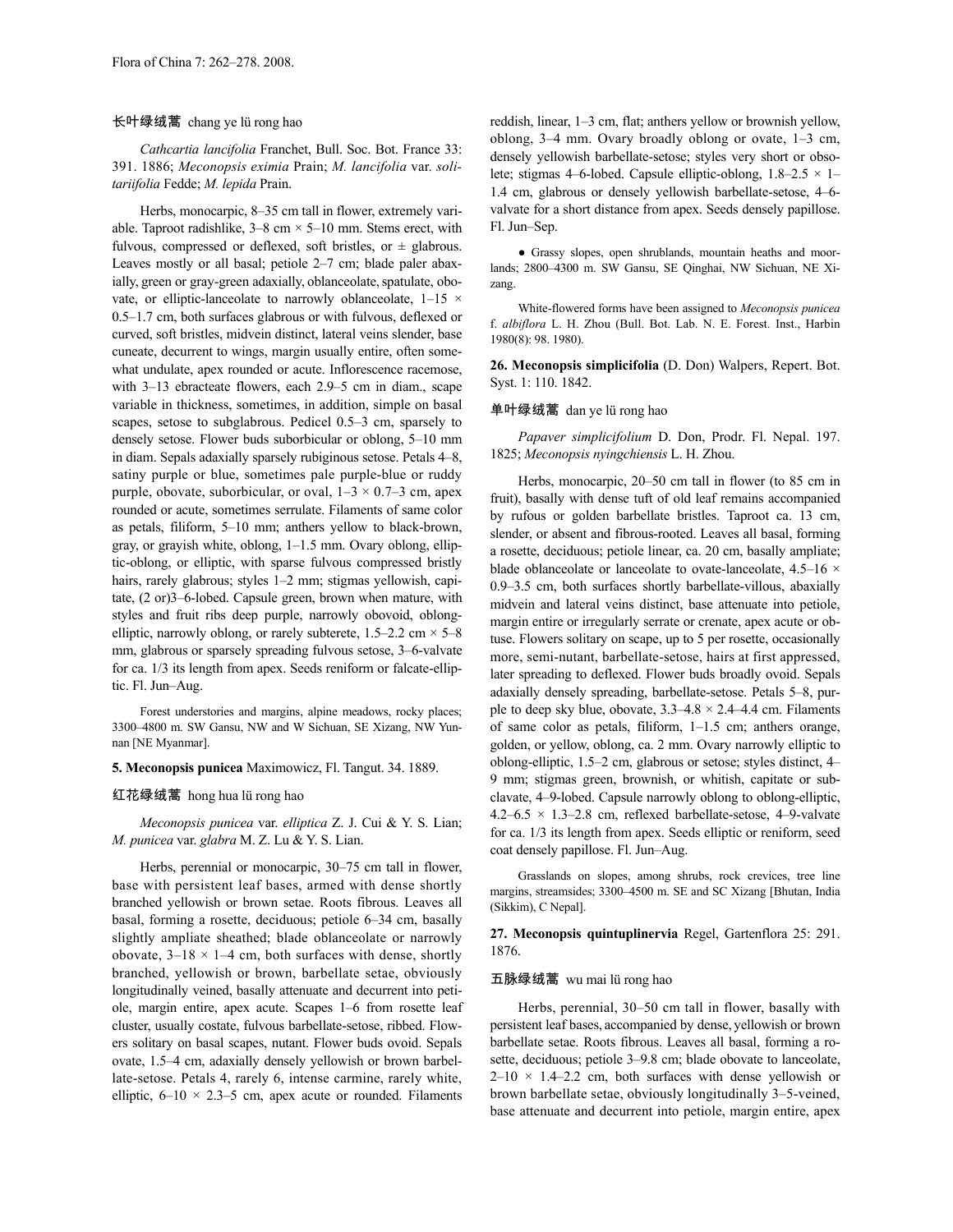acute or obtuse. Flowers solitary on scape, up to 3 per leaf rosette, pendent. Scape costate, with fulvous, barbellate, deflexed setae, denser toward top. Flower buds broadly ovoid. Sepals ca.  $2 \times 1.5$  cm, adaxially densely fulvous barbellate-setose. Petals 4–6, pale lilac-blue to purple, obovate or suborbicular,  $3-4 \times$ 2.5–3.7 cm. Filaments of same color as petals or white, filiform, 1.5–2 cm; anthers yellowish, oblong, 1–1.5 mm. Ovary spheroidal, ovoid, or oblong, 5–8 mm, with dense, fulvous, barbellate setae; styles short, 1–1.5 mm; stigmas capitate, 3–6-lobed. Capsule elliptic or oblong-elliptic, 1.5–2.5 cm, densely appressed barbellate-setose, slightly 3–6-valvate for a short distance from apex. Seeds black-brown, narrowly ovoid, ca. 3 mm, seed coat tessellate and corrugate. Fl. Jun–Sep.  $2n = 76$ (ca. 84)<sup>\*</sup>.

● Grassy slopes, often among shrubs, alpine grasslands, forest understories and margins, meadows; 2300–4600 m. S and SW Gansu, W Hubei, NE Qinghai, Shaanxi, NW Sichuan, NE Xizang.

- 1a. Ovary and capsules densely
- appressed setose .......................... 27a. var. *quintuplinervia* 1b. Ovary and capsules glabrous .................... 27b. var. *glabra*

# **27a. Meconopsis quintuplinervia** var. **quintuplinervia**

五脉绿绒蒿(原变种) wu mai lü rong hao (yuan bian zhong)

Ovary and capsules densely appressed setose.

● Grassy slopes, among shrubs, alpine grasslands; 2300–4600 m. S and SW Gansu, W Hubei (Shennongjia), NE Qinghai, W Shaanxi (Baoji, Meixian, Taibai), NW Sichuan, NE Xizang.

**27b. Meconopsis quintuplinervia** var. **glabra** M. C. Wang & P. H. Yang, Bull. Bot. Res., Harbin 10(4): 43. 1990.

光果五脉绿绒蒿 guang guo wu mai lü rong hao

Ovary and capsules glabrous.

● Forest understories; 2400–2900 m. Shaanxi (Ningshan).

**28. Meconopsis henrici** Bureau & Franchet, J. Bot. (Morot) 5: 19. 1891.

#### 川西绿绒蒿 chuan xi lü rong hao

Herbs, monocarpic, to 35 cm tall in flower (to 55 cm in fruit). Taproot plump, conical, short,  $4-6 \times$  ca. 1 cm. Leaves all basal, deciduous; petiole linear, 2–6 cm; blade oblanceolate or oblong-oblanceolate,  $3-14.5 \times 0.5-1.8$  cm, both surfaces with fulvous curved setae, base attenuate to petiole, margin entire or undulate, rarely sparsely serrate, apex obtuse or rounded. Scape 15–35 cm, with fulvous, flat, deflexed or curved setae. Flowers up to 11, simple on basal scapes, occasionally in an ebracteate inflorescence. Flower buds broadly ovoid, ca.  $1 \times 1.5$  cm. Sepals: margin thinly membranous, adaxially fulvous curved setose. Petals (5 or)6–10, dark indigo, violet, or purple, ovate or obovate,  $2.9-4 \times 1.4-2.6$  cm, apex rounded or obtuse. Filaments of same color as petals, filiform in upper 1/3 but markedly dilated below; anthers hyacinth or yellowish, ca. 1 mm. Ovary ovoid or spheroidal, ca. 5 mm, densely fulvous appressed setose; styles 5–8 mm; stigmas ca. 5 mm, lobes free or clavate-united. Capsule elliptic-oblong or narrowly obovoid,  $2-2.5 \times 0.7-1.1$  cm, sparsely setose, slightly 4-6-valvate from apex. Seeds falcate-oblong, seed coat longitudinally striate or shallowly pitted. Fl. Jun–Sep.

● Alpine grasslands, meadows, open shrublands; 3200–4500 m. SW Gansu, NW and W Sichuan.

| 1a. Inflorescence scapose, 11-flowered,   |                             |
|-------------------------------------------|-----------------------------|
| sometimes partly racemose, deeply         |                             |
|                                           |                             |
| 1b. Flowers: 1 per leaf rosette, lateral- |                             |
| facing, opening wide and almost           |                             |
| flat                                      | 28b. var. <i>psilonomma</i> |

#### **28a. Meconopsis henrici** var. **henrici**

川西绿绒蒿(原变种) chuan xi lü rong hao (yuan bian zhong)

Inflorescence scapose, 11-flowered, sometimes partly racemose, deeply cup-shaped, often semi-nutant.

● Alpine grasslands, meadows, open shrublands; 3200–4500 m. W Sichuan.

**28b. Meconopsis henrici** var. **psilonomma** (Farrer) G. Taylor, Gen. Meconopsis, 81. 1934.

无葶川西绿绒蒿 wu ting chuan xi lü rong hao

*Meconopsis psilonomma* Farrer, Gard. Chron., ser. 3, 57: 110. 1915.

Flowers: 1 per leaf rosette, lateral-facing, opening wide and almost flat.

● Alpine grasslands, open shrublands. SW Gansu, NW Sichuan.

**29. Meconopsis sinomaculata** Grey-Wilson, Plantsman, n.s., 1: 227. 2002.

## 杯状花绿绒蒿 bei zhuang hua lü rong hao

Herbs, monocarpic, to 60 cm tall in flower, with a fleshy, napiform rootstock, to  $24 \times 15$  mm. Leaves all basal, rather few, ovate to ovate-lanceolate or ovate-oblanceolate, 4.5–14.5 × 0.8– 1.8 cm, both surfaces sparsely to densely setose, weakly 3 veined from base, base attenuate into petiole 1.5–2.5 cm, apex subacute to subobtuse. Flowers solitary on scape, generally 1 per plant, occasionally 2, horizontal to half-nodding, deeply cup-shaped, with erect rather than spreading petals. Scape erect, 20–55 cm, stout, narrowed and purple-flushed toward top, with numerous spreading to downcurved pale bristles. Sepals boatshaped, 25–34 mm, adaxially with spreading bristles. Petals (4–)6, azure, sometimes with a purple or lilac flush, with a prominent maroon-black blotch at base, suborbicular to obovate,  $4.5-7 \times 2.5-4.7$  cm, margin undulate to finely and unevenly toothed. Filaments of same color as petals or blackish purple, 11–16 mm, strongly dilated in lower 1/2; anthers purplish black to whitish, 8–20 mm, with cream or white pollen. Ovary ovoid, bristly; styles 10–13 mm; stigmas cream, 3-lobed, just protruding beyond stamens. Capsule unknown. Fl. Jun– early Aug.

● Low montane scrub, grassy slopes in alpine tundra, generally as scattered colonies; 3300–3900 m. SE Qinghai, NW Sichuan.

**30. Meconopsis barbiseta** C. Y. Wu & H. Chuang ex L. H. Zhou, Acta Phytotax. Sin. 17(4): 113. 1979.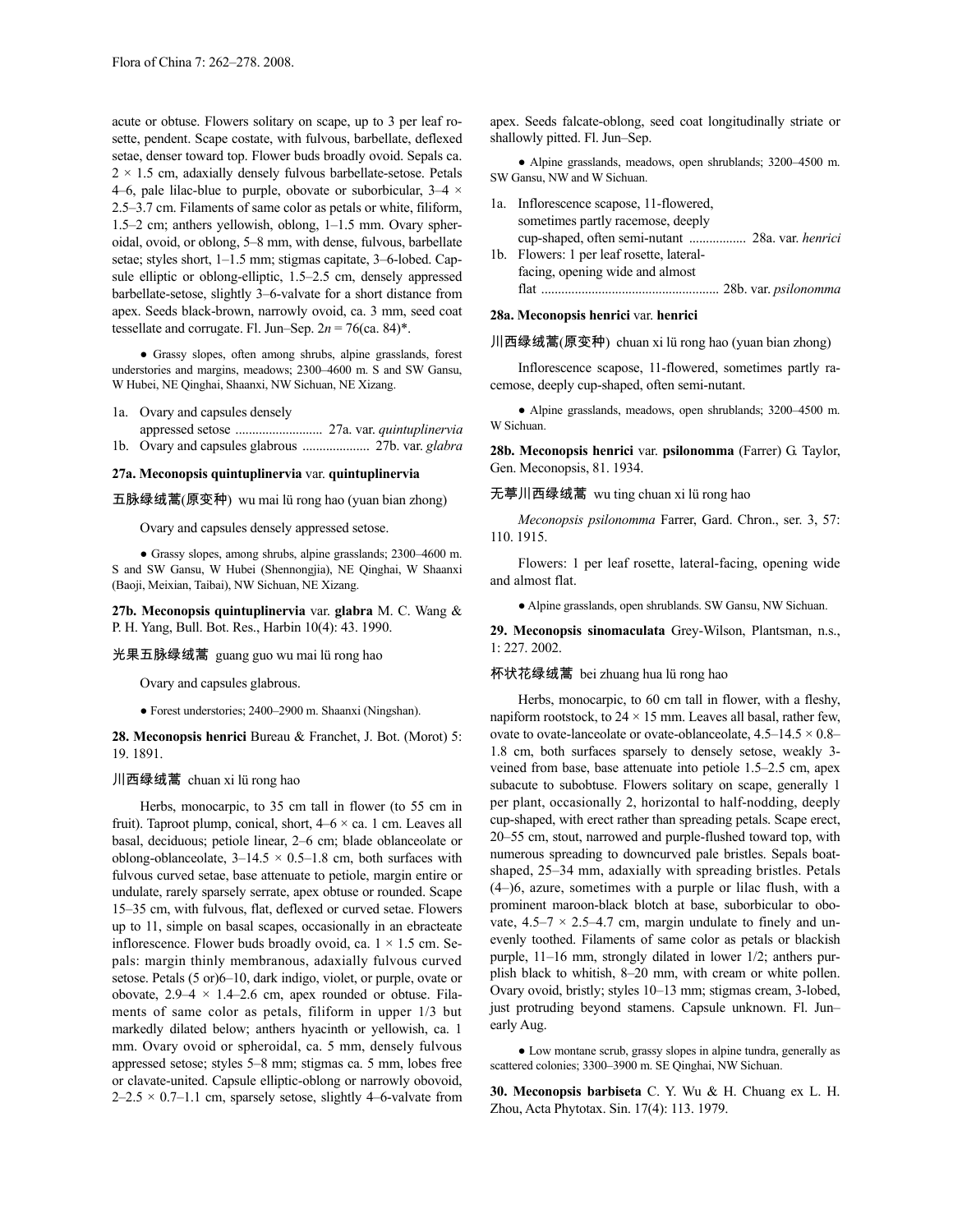# 久治绿绒蒿 jiu zhi lü rong hao

Herbs, monocarpic. Taproot napiform, ca.  $2 \times 1.2$  cm Leaves all basal; petiole broadly strip-form, 2–3 cm, near base ampliate to membranous sheath, glabrous or sparsely fulvous setose; blade oblanceolate,  $3-5 \times 0.7-1$  cm, both surfaces fulvous setose, base attenuate to petiole, margin entire or slightly undulate, apex obtuse or rounded. Scape 30–40 cm tall, apically slender, gradually thickened toward base, fulvous and usually reflexed setose, densely so beneath flowers. Flowers solitary on basal scapes. Petals 6, indigo, basally black-purple, obovate to obovate-oblong,  $4-4.5 \times 2-2.5$  cm, margin slightly undulate, apex truncate. Filaments filiform, ca. 1.5 cm; anthers oblong, ca. 1.5 mm. Ovary ovoid, ca. 1 cm, densely rubiginous setose, setae near base several inversely shortly branched; styles terete, ca.  $4 \times 2$  mm; stigmas 4–6-lobed, lobes decurrent. Fruit not seen. Fl. Jul–Sep.

● Alpine meadows; ca. 4400 m. SE Qinghai (Jigzhi).

One of us (Grey-Wilson) has not seen authenticated material of this taxon and so is unable to comment on its status; however, it appears to be very close to *Meconopsis sinomaculata*, apparently differing in its smaller leaves and flowers and in the linear filaments. As both taxa come from more or less the same area, further investigation might prove that they are one and the same species, in which case the name *M. barbiseta* would have priority.

31. Meconopsis concinna Prain, Bull. Misc. Inform. Kew 1915: 163. 1915.

# 优雅绿绒蒿 you ya lü rong hao

*Meconopsis lancifolia* (Franchet) Franchet ex Prain var. *concinna* (Prain) G. Taylor.

Herbs, monocarpic, to 20 cm tall in flower (to 30 cm in fruit). Taproot napiform,  $1.5-4$  cm  $\times$  5-7 mm. Leaves all basal, deciduous, rarely from flowering stem near base; petiole narrowly strap-shaped,  $2-5$  cm  $\times$  1-2 mm; blade variously shaped, oblanceolate, oblong-oblanceolate, elliptic-oblanceolate, or spatulate, small,  $2-5.2 \times 0.4-1.2$  cm, almost fleshy, both surfaces glabrous, with slender veins not obvious, pinnatisect or bipinnatisect, sometimes several entire on same plant; terminal lobes rhombic, oblong, obovate, or linear; lateral lobes 2–4 pairs normally, obovate, oblong, spatulate, or linear, apex rounded. Scape basal or from axils, 4–20 cm tall, glabrous or very sparsely compressed- or curved fulvous hairy. Flowers solitary on scape, rarely several scapes agglomerated, 2.4–4.8 cm in diam. Flower buds globose, ca. 8 mm in diam. Petals 4(or 5), purple-blue to violet-blue, broadly obovate, oval, or suborbicular,  $1.1-2.2 \times 0.7-1.5$  cm, apex rounded or acute. Filaments of same color as petals, filiform, ca. 4 mm; anthers cream to gray-yellow, oval, ca. 0.5 mm. Ovary elliptic or elliptic-oblong, ca. 5 mm, very sparsely fulvous hirsute; styles purplish, ca. 1–4 mm; stigmas capitate. Capsule elliptic-oblong or elliptic, 1.7– 3.3(-4) cm  $\times$  3-5(-7) mm, glabrous or very sparsely hirsute, (3 or)4-valvate for a short distance from top. Fl. May–Aug.

● Grassy slopes, among *Rhododendron* shrubs, mountain moorlands and heaths, forest margins; 3300–4500 m. SW Sichuan, SE Xizang, NW Yunnan.

**32. Meconopsis wumungensis** K. M. Feng ex C. Y. Wu & H. Chuang in C. Y. Wu, Fl. Yunnan. 2: 33. 1979.

### 乌蒙绿绒蒿 wu meng lü rong hao

Herbs, monocarpic, to 12 cm tall in flower (taller in fruit). Taproot napiform, ca. 4 cm  $\times$  3–7 mm, ultimately narrowly cylindrical, to 10 cm. Leaves all basal, deciduous; petiole narrowly strap-shaped, 4–6 cm, basally ampliate to sheath ca. 4 mm wide; blade broadly ovate to lanceolate,  $1.5-4.5 \times 1-2$  cm, both surfaces glabrous, midvein abaxially often 2 longitudinal channels, adaxially prominent, lateral veins distinct, dichotomous, base cordate-cuneate, decurrent to wings, margin basally sublobed, middle deeply lobed, apically slightly lobed, apex rounded; lobes suborbicular, sometimes mixed with a few entire leaves. Scape 1 or 2 per rosette, ca. 11 cm, fulvous appressedor deflexed-hirsute. Flowers solitary on scape. Flower buds narrowly ovoid, ca.  $1.5 \text{ cm} \times 6 \text{ mm}$ . Sepals glabrous. Petals 4, indigo, obovate, ca.  $3 \times 2$  cm. Filaments filiform, ca. 1 cm; anthers oblong, 1.5–2 mm. Ovary narrowly elliptic, ca.  $8 \times 3$  mm, sparsely fulvous hirsute; styles ca. 2 mm; stigmas capitate, 4 lobed and decurrent to styles. Fruit not seen. Fl. Jun.

● Wet stones, rocky crags; 3600–3800 m. C Yunnan (Luquan).

**33. Meconopsis delavayi** (Franchet) Franchet ex Prain, J. Asiat. Soc. Bengal, Pt. 2, Nat. Hist. 64: 311. 1896.

# 长果绿绒蒿 chang guo lü rong hao

*Cathcartia delavayi* Franchet, Bull. Soc. Bot. France 33: 390. 1886.

Herbs, perennial, to 30 cm tall in flower (taller in fruit). Taproot cylindrical, ca. 5 mm in diam. at top, decurrent and attenuate toward base. Rootstock short, with several very short branches. Leaves all basal, deciduous, at apex of very shortly branched rootstock and forming several leaf clusters, accompanied by mixed scalelike leaf bases; petiole linear, 2–9 cm; blade glaucous abaxially, green adaxially, ovate-rhombic to lanceolate, narrowly lanceolate, or subspatulate,  $2-6 \times 1-3.8$  cm, both surfaces glabrous or sparsely appressed rubiginous villous, midvein distinct, lateral veins dichotomously branched, base attenuate and winged-decurrent, margin entire, apex rounded or argute. Scape 1–8 per rosette, 3–30 cm, to 60 cm in fruit, usually sparsely rubiginous compressed-villous. Flowers solitary on scape, semi-nutant. Petals 4, rarely 6–8, deep violet-blue or indigo, rarely rose-purple, longitudinally pleated, ovate, obovate, or suborbicular,  $2-3.5 \times 1.5-2.5$  cm, apex acute or rarely rounded. Filaments of same color as petals, filiform, ca. 1 cm; anthers orange, oblong, ca. 1 mm. Ovary narrowly oblong-elliptic, glabrous; styles ca. 5 mm, sometimes very short, glabrous; stigmas capitate or sometimes almost clavate. Capsule narrowly oblong or subcylindrical,  $5-10$  cm  $\times$  ca. 5 mm, glabrous,  $3(-5)$ valvate for 1/3 or less its length from apex. Seeds falcate-oblong, seed coat smooth or longitudinally striate. Fl. May–Jul.

● Grassy slopes, stabilized moraines, rocky meadows; 2700–4000 m. NW Yunnan (Heqing to Yulong Xueshan).

**34. Meconopsis zangnanensis** L. H. Zhou, Acta Phytotax. Sin. 17(4): 112. 1979.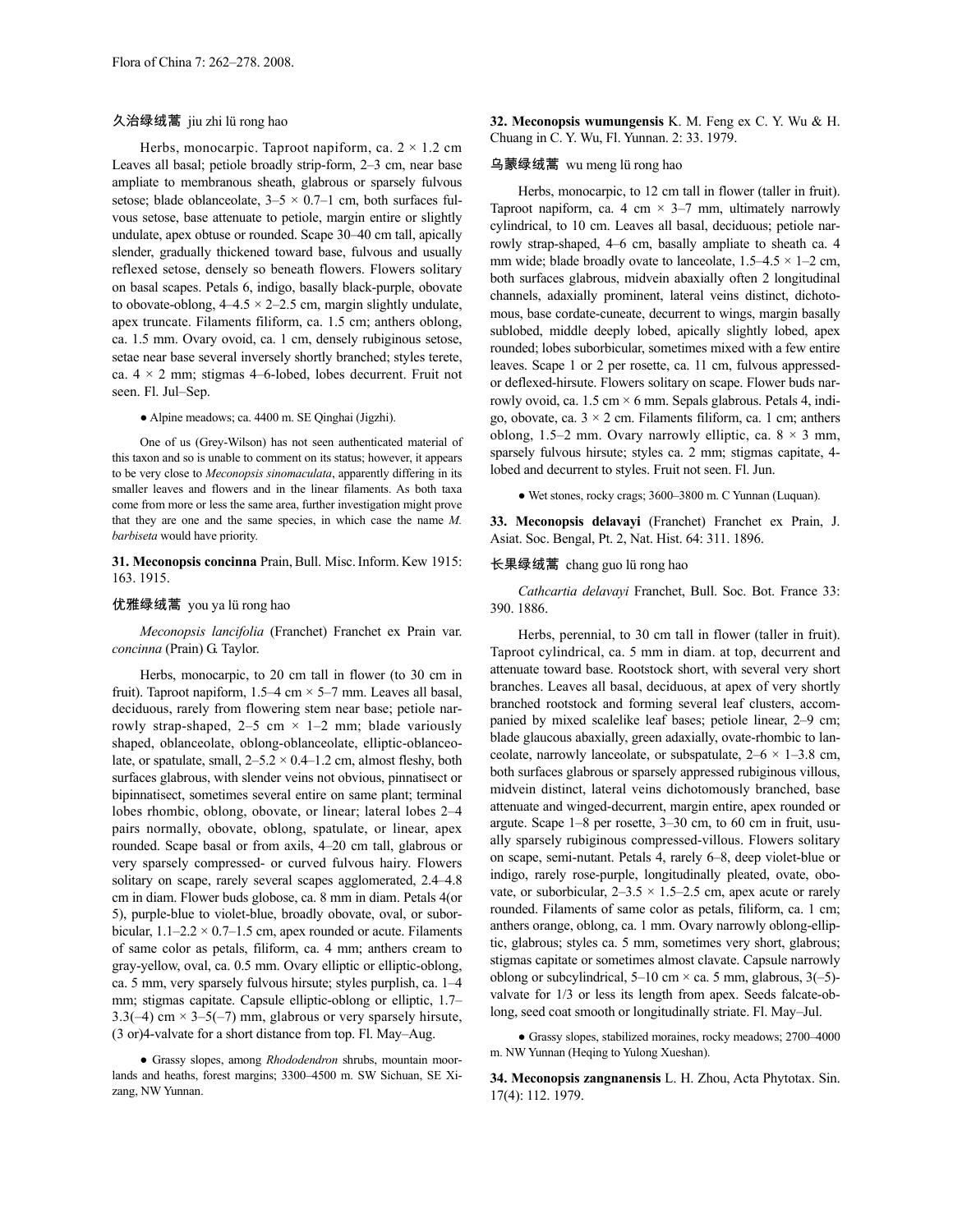#### 藏南绿绒蒿 zang nan lü rong hao

Herbs, perennial, caespitose, with very dense fibrous leaf bases. Taproot cylindrical, plump, ca. 5 mm in diam. Leaves all basal; petiole linear, 1.5–2.5 cm; blade glaucous abaxially, green adaxially, lanceolate or narrowly rhombic,  $(5-)10-15(-20)$  ×  $(2-)3-5(-8)$  cm, both surfaces glabrous or rarely abaxially sparsely setose, veins basal, dichotomously branched, abaxially distinct, base cuneate and decurrent to petiole, margin entire, apex rounded. Scape 1–5, 8–15 cm, fulvous extended setose. Flowers solitary on scape, often nutant; buds ovoid, ca. 1 cm. Sepals adaxially pilose, margin membranous. Petals 4, blue, broadly obovate,  $2-3 \times 1.5-2$  cm, apex rounded or truncate, irregularly incised. Filaments filiform, 6–8 mm; anthers yellow, oblong, ca. 1.5 mm. Ovary elliptic, 5–7 mm, inclined setose; styles 1.5–2 mm; stigmas 4-lobed, lobes decurrent. Capsule (immature) elliptic, 1–1.2 cm, sparsely setose (mature fruit not seen). Fl. Jul–Aug.

● Alpine meadows; 4300–4600 m. SE Xizang (Cona).

**35. Meconopsis pseudovenusta** G. Taylor, Gen. Meconopsis, 85. 1934.

# 拟秀丽绿绒蒿 ni xiu li lü rong hao

Herbs, monocarpic, tufted, to 17 cm tall in flower, with dense persistent leaf bases. Taproot plump, extended, more than 10 cm, ca. 2.5 cm in diam. at top. Leaves all basal, rarely from lower flower stems; petiole linear, to 11 cm; blade ovate, elliptic, lanceolate, or oblanceolate,  $2-7 \times 1-3.6$  cm, usually pinnatipartite or bipinnatipartite, rarely entire or undulate, both surfaces glabrous or midvein sparsely setose, near base with several veins, distinct on both surfaces, base cuneate, apex acute or rounded. Scapes 4–15, usually separate, occasionally partly agglomerated below, 10–20 cm (to 35 cm in fruit), glabrous or spreading setose. Flowers to 18, 4–6.4 cm in diam., semi-nutant from basal scapes, rarely from ebracteate flowering stems mixed with basal scapes. Flower buds globose, 1–1.5 cm in diam. Sepals glabrous or sparsely setose. Petals 4–10, winepurple, ruddy-purple, lilac-purple, elliptic, obovate, or suborbicular,  $2.5-3.5 \times 1-2.5$  cm, base cuneate, margin irregularly incised, apex rounded or acute. Filaments of same color as petals, filiform, ca. 1 cm; anthers orange to yellow-gray, oblong, ca. 1 mm. Ovary elliptic or elliptic-oblong, 3–6 mm, sparsely appressed or extended setose; styles 1.5–2.8 mm; stigmas capitate. Capsule narrowly obovoid to narrowly elliptic,  $2-3$  cm  $\times$ 5–10 mm, sparsely rubiginous, compressed- or deflexed setose, slightly 3- or 4-valvate from apex; styles prolonged, 3–6 mm. Seeds falcate-elliptic, seed coat not obviously longitudinally pitted. Fl. Jun–Aug.

• Alpine meadows, rocky slopes, scree; 3400–4200 m. SW Sichuan, SE Xizang (Bomi), NW Yunnan (Weixi, Zhongdian).

**36. Meconopsis venusta** Prain, Bull. Misc. Inform. Kew 1915: 164. 1915.

### 秀丽绿绒蒿 xiu li lü rong hao

*Meconopsis leonticifolia* Handel-Mazzetti.

Herbs, monocarpic, to 25 cm tall in flower, often not more

than 12 cm tall, with tufted, persistent leaf bases. Taproot plump, to 23 cm, upper part ca. 2 cm in diam. Leaves all basal; petiole broadly or narrowly strap-shaped, 3–8 cm; blade glaucous abaxially, green adaxially, ovate to oblong,  $1.5-3.7 \times 1-$ 1.8 cm, thick, almost fleshy, both surfaces glabrous, or abaxially sparsely setose, abaxially with obvious veins tenuous, adaxially with obscure veins, pinnatipartite or 3-lobed; terminal lobes ovate or suborbicular; lateral lobes spatulate to obovate, apically rounded to somewhat apiculate. Scape 4–16, 6–20 cm (to 30 cm in fruit), glabrous or sparsely hirsute. Flowers solitary on scape,  $3-7.4$  cm in diam.; buds oval,  $8-12 \times 5-8$  mm. Petals 4, slightly blue, lilac, lavender, or wine-purple, obovate to suborbicular,  $2.5-4 \times 2-3.6$  cm, apex rounded to subacute. Filaments of same color as petals, filiform, ca. 8 mm; anthers orange, oblong. Ovary narrowly elliptic or elliptic-oblong, ca. 6 mm, inclined hirsute; styles 4–5 mm; stigmas capitate, 3- or 4 lobed. Capsule narrowly oblong or cylindrical,  $3.6-9$  cm  $\times$  4–5 mm, with sparse rubiginous or spreading bristles, 3- or 4-valvate for ca. 1/4 its length from apex. Seeds narrowly oblong or elliptic-oblong, seed coat longitudinally thinly striate. Fl. Jun– Aug.

• Stony pastures, scree, cliff ledges, humus pockets among boulders; 3300–4700 m. NW Yunnan.

**37. Meconopsis pseudohorridula** C. Y. Wu & H. Chuang in C. Y. Wu, Fl. Xizang. 2: 234. 1985.

#### 拟多刺绿绒蒿 ni duo ci lü rong hao

Herbs, monocarpic, to 10 cm tall in flower, throughout with fulvous firm and spreading spines. Taproot long, ca. 5 mm in diam. at top. Leaves all basal; petiole 1.5–2 cm, winged, basally ampliate; blade glaucous abaxially, green adaxially, ovate to narrowly ovate,  $1.5-2.5 \times 0.7-1$  cm, both surfaces with fulvous firm spines, abaxially veins obvious, base cuneate, decurrent to petiole, margin pinnately lobed, apex rounded or obtuse; lobes ca. 3 pairs. Scapes several, 5–9 cm, stout, with fulvous firm spreading bristles, dense especially at top. Flowers solitary on scape; buds spheroidal. Sepals adaxially bristly. Petals pale blue, broadly obovate, ca.  $1.7 \times 1.3$  cm. Filaments of same color as petals, filiform, 5–7 mm; anthers orange, orbicular to oblong, ca. 0.5 mm. Ovary ovoid,  $0.8-1.3$  cm  $\times$  5–8 mm, with fulvous bristles; styles 2–3 mm; stigmas capitate. Fruit not seen.

● Mountain regions; ca. 4700 m. SE Xizang (Nyingchi).

One of us (Grey-Wilson) has not seen authenticated material of this taxon and so is unable to comment on its status.

**38. Meconopsis horridula** J. D. Hooker & Thomson, Fl. Ind. 1: 252. 1855.

### 多刺绿绒蒿 duo ci lü rong hao

Herbs, monocarpic, to 30 cm tall in flower, (often rather taller in fruit), overall with fulvous or yellowish, firm, sharp, spreading, straw-colored bristles, 5–10 mm, generally dark blackish or purplish black and somewhat enlarged at base. Taproot plump, prolonged, terete, to 20 cm or longer, 1–2 cm in diam. at top. Leaves all basal, deciduous; petiole 1–11 cm; blade lanceolate to elliptic-oblanceolate or oblanceolate,  $5-12 \times$ 1–3.6 cm, both surfaces with fulvous or yellowish compressed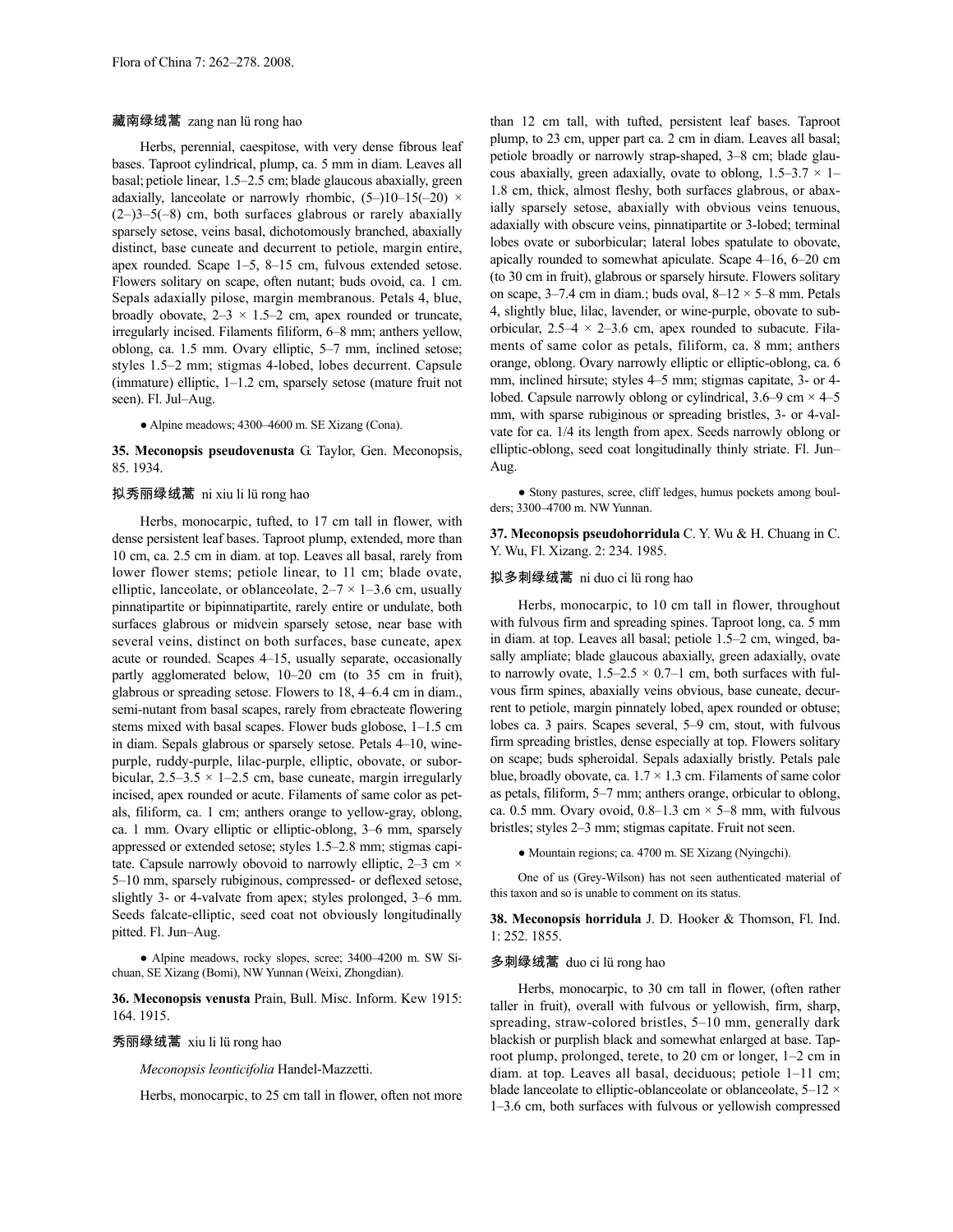spines, base attenuate to petiole, margin entire or undulate, occasionally slightly lobed or toothed, apex obtuse or acute. Flowers solitary on scape, 4–8.2 cm in diam., semi-nutant, to 29 per plant, erect, these sometimes partly agglomerated especially in lower 1/2; scapes green or purplish, 10–27 cm, firm, with fulvous spreading bristles. Flower buds nodding, globose, 8–12 mm in diam. Sepals adaxially bristly. Petals 5–10, indigo, pale to deep blue, purplish, lilac, violet-blue, or occasionally winepurple, broadly obovate,  $2-4 \times 1.5-3.4$  cm. Filaments of similar color as petals, often rather darker, filiform, 10–14 mm; anthers yellow or orange-yellow, oblong, 1.5–2 mm. Ovary conical, with fulvous compressed- or inclined spines; styles 6–7 mm, slightly exceeding stamens; stigmas yellow, conical, 2.5–4 mm. Capsule obovoid or elliptic-oblong, rarely broadly ovate, 1.2–2  $\times$  0.6–1.1 cm, with rubiginous or fulvous spreading spines, spine bases thickened, usually 3–5-valvate to 1/3 its length from apex. Seeds reniform, seed coat clathrate-tessellate. Fl. Jun– Sep.

Grassy slopes, scree, rock ledges, stabilized moraines; 3600–5400 m. W Gansu, Qinghai, W Sichuan, Xizang [Bhutan, NE India, N Myanmar, Nepal].

**39. Meconopsis impedita** Prain, Bull.Misc.Inform. Kew 1915: 162. 1915.

# 滇西绿绒蒿 dian xi lü rong hao

Herbs, monocarpic, to 25 cm tall in flower (to 40 cm in fruit), basally with persistent leaf bases. Taproot plump, to 30 cm, ca. 1.3 cm in diam. at top. Leaves all basal; petiole 3–7.2 cm; blade virescent abaxially, green adaxially, narrowly elliptic, lanceolate, oblanceolate, or spatulate,  $2.5-10 \times 0.7-2.2$  cm, both surfaces rubiginous or fulvous spiny, midvein distinct, lateral veins dichotomous, base attenuate and decurrent to wings, margin entire or undulate, sometimes with irregular and incised lobes or pinnatipartite, apex obtuse to subacute. Flowers scapose, up to 21 per plant, nutant, 3–6.7 cm in diam. Scapes to 25 cm, with rubiginous or fulvous spreading spines. Flower buds globose, 8–11 mm in diam. Sepals adaxially rubiginous or fulvous hirsute, obviously striate. Petals 4–10, dark purple, deep wine-purple, reddish purple, purple-maroon, or indigo, obovate or suborbicular,  $1.5-3.2 \times 1.5-2.1$  cm. Filaments of same color as petals or deeper, occasionally whitish, filiform, ca. 1 cm; anthers ivory, yellow, or golden, ovoid, ca. 1 mm. Ovary greenish, ellipsoidal, elliptic-oblong, or narrowly obovoid, fulvous appressed hirsute; styles clavate, 3–10 mm; stigmas ivory or green, capitate. Capsule brownish gray, narrowly obovoid to oblong-elliptic,  $2-3.6$  cm  $\times$  5–8 mm, with fulvous or rubiginous spreading setae, often rather sparse,  $3(-5)$ -valvate for up to  $1/3$ distance from apex. Seeds black, falcate-elliptic, seed coat striate or inconspicuously longitudinally pitted. Fl. and fr. May– Nov.

Grassy slopes, rocky slopes, alpine meadows, stony pastures; 3400–4700 m. SW Sichuan (Daocheng, Muli, Xiangcheng), SE Xizang (Zayü), NW Yunnan [NE Myanmar].

**40. Meconopsis pinnatifolia** C. Y. Wu & H. Chuang ex L. H. Zhou, Acta Phytotax. Sin. 17(4): 114. 1979.

吉隆绿绒蒿 ji long lü rong hao

Herbs, monocarpic, 58–100 cm tall in flower. Taproot plump, ca. 18 cm, ca. 1.5 cm in diam. at top, attenuate toward base. Stems stout, to 2.5 cm in diam. at base, longitudinally striate, sparsely fulvous, shortly branched setose, basally with persistent leaf bases, leaf bases rubiginous, shortly branched setose. Basal leaves: petiole 2.5–15 cm, ca. 5 mm in diam., basally ampliate, sparsely fulvous, shortly branched setose, near base with sparse short spines; blade elliptic to elliptic-oblong or lanceolate,  $1.5-7.5 \times 1.6-6$  cm, both surfaces and margin sparsely fulvous, setose, midvein broad, lateral veins slender, pinnatipartite, apex obtuse; lobes 3–6 pairs, asymmetrically elliptic to lanceolate-oblong, to  $50 \times 16$  mm, distant, subapically pinnatilobate. Lower cauline leaves like basal leaves; upper cauline leaves elliptic to ovate, both surfaces pilose; leaves sessile. Flowers several in upper axils of stem, uppermost ebracteate. Pedicel 0.6–2.5 cm, setose. Petals 4, mauve-blue, purple, or deep purplish blue, broadly obovate,  $3-7.2 \times 2.8-6.8$ cm, apex truncate, irregularly serrulate. Filaments of same color as petals, linear, 1–1.5 cm; anthers yellow or golden, oblong, 1.5–2 mm. Ovary globose, 1–1.8 cm, densely fulvous, shortly branched setose; styles terete, 5–11 mm, terminating in clavate stigmas 4–5 mm, basally ampliate to disk and covering ovary; disk 6–9 mm in diam., margin deeply divided, lobes thinly deltoid. Capsule (immature) oblong, 1.6–2 cm × 7–10 mm, both ends truncate, densely pilose; persistent styles to 12 mm, stylar disks 10–12 mm in diam. Fl. Jun–Sep.

Rock crevices on slopes, stony and grassy places, rocky streamsides; 3500–4900 m. S Xizang (Gyirong, Nyalam) [NC Nepal].

**41. Meconopsis discigera** Prain, Ann. Bot. (Oxford) 20: 356. 1906.

### 毛盘绿绒蒿 mao pan lü rong hao

Plants monocarpic, 30–60 cm tall (to 100 cm in fruit). Taproot dauciform, ca.  $10 \times 2$  cm, below usually branched. Stems erect, stout, longitudinally striate, fulvous, barbellatesetose, basally ca. 1.5 cm in diam., with a thick wad of persistent leaf bases, leaf bases densely rubiginous or brown, barbellate-setose. Basal leaves forming a dense rosette; petiole long, to 1/2 length of blade, basally ampliate, densely fulvous setose; blade oblanceolate, including petiole  $7.5-18 \times 0.8-3$ cm, both surfaces fulvous, barbellate-setose, midvein broad, lateral veins very slender, base attenuate, margin entire, but shallowly 3- or 5-lobed or toothed or incised at apex, or rarely subentire, apex acute or rounded. Cauline leaves few or more often absent, stem leafless immediately below inflorescence. Inflorescence racemose; flowers 8–30, densely arranged on rachis. Pedicel 1–4 cm, densely barbellate-setose. Bracts leaflike, generally much smaller than leaves, absent from upper flowers. Petals 4, dark purple, purplish blue, blue, or red, sometimes pale yellow (Nepal; India: Sikkim), obovate to suborbicular, 4–  $5.2 \times 3.7 - 4.5$  cm, margin undulate. Filaments filiform, of same color as petals, often deeper, ca. 1.2 cm; anthers yellow, narrowly oblong, 1.5–2 mm. Ovary broadly oblong, ca. 1 cm, with dense fulvous spreading setae; styles terete, 3–6 mm (to 7 mm in fruit) terminated by 4–7 mm clavate stigmas that split into 6–10 linear twisted lobes, base ampliate to broad glabrous disk, disk covering and extended beyond ovary, margin fim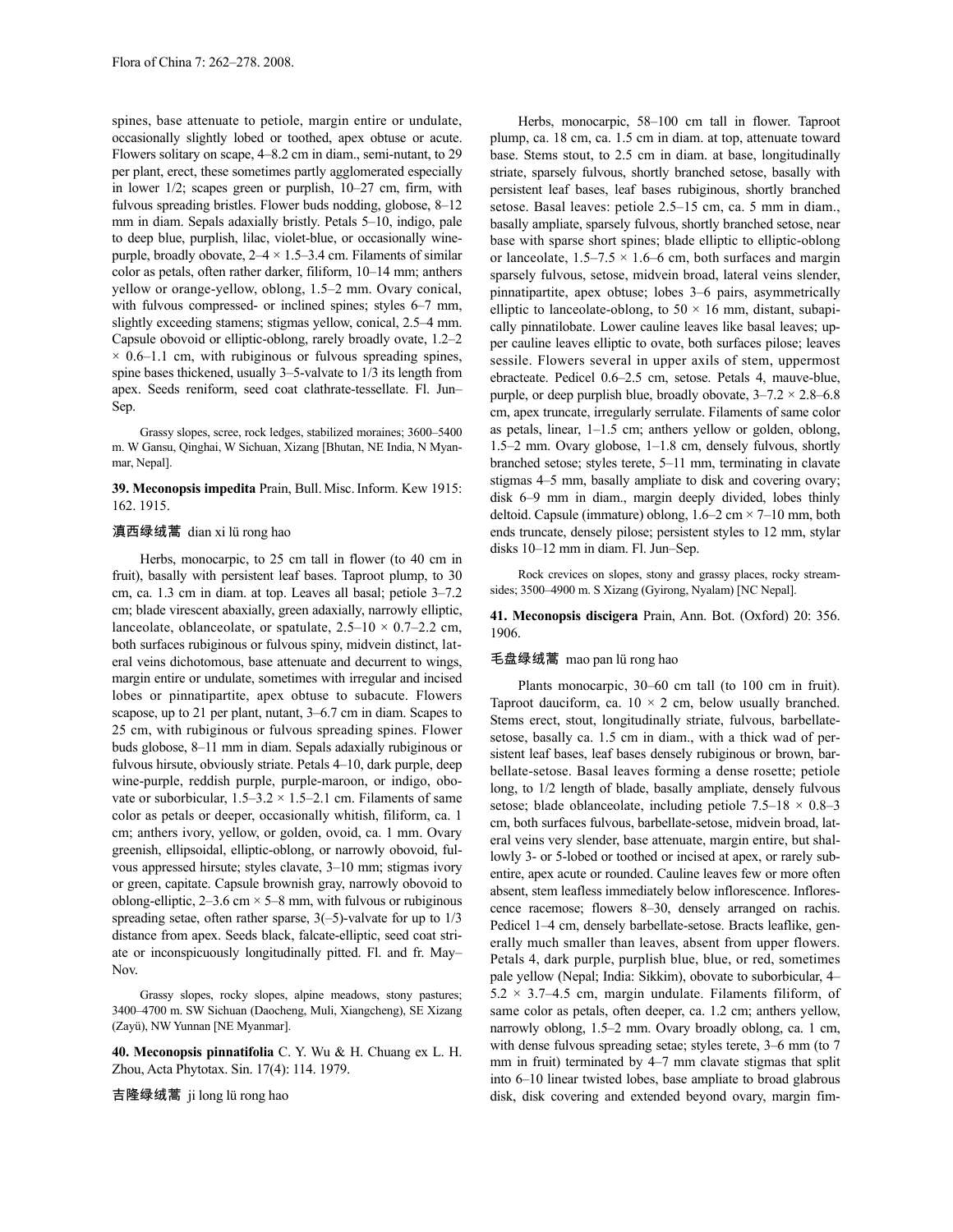briate; stigmas lobed, lobes free, contorted, or clavate. Capsule oblong,  $18-30$  cm  $\times$  11–16 mm, obviously costate, 6–10-valvate, slightly divided from style disk below, splitting for a short distance from top, stylar disk 14–27 mm in diam. Seeds reniform, seed coat longitudinally pitted or inconspicuously tessellate. Fl. Jun–Aug.

Rock crevices on slopes, ravines, alpine meadows, stabilized scree, moraines, cliffs; [3600-]4100-4900 m. S Xizang (Nyalam, Tingri) [Bhutan, India (Sikkim), C and E Nepal].

**42. Meconopsis tibetica** Grey-Wilson, Alpine Gardener 74: 222. 2006.

# 康顺绿绒蒿 kang shun lü rong hao

Plants monocarpic, with an erect stem to 40 cm tall in flower, basally with few or no persistent leaf bases, greenish or flushed with red, particularly in upper part, 6–7 mm in diam., covered in dense, slender, silky, barbellate hairs, mostly 5–7 mm. Basal leaves forming a lax rosette, rather pale green with a whitish midvein; basal and lower cauline leaves elliptic-oblanceolate,  $4-7.8 \times 0.7-5.4$  cm, attenuate below into a narrow petiole 2.5–5.4 cm, margin entire or with several coarse teeth on either side, moderately covered in hairs similar to stem; upper cauline leaves similar to basal ones but gradually decreasing in size upward on stem, shortly petiolate or sessile; upper 3 sometimes forming a false whorl below inflorescence. Inflorescence a simple raceme, 7–14-flowered; bracts present in lower part of inflorescence, leaflike, lanceolate-ovate, 20–36  $\times$ 4–5 mm. Flowers semi-nutant to horizontal. Pedicel flushed with red, 12–25 mm, thickened somewhat at top, covered in spreading hairs, particularly at top. Petals 4 or 5, brilliant maroon, broadly obovate to elliptic-oblanceolate,  $3.1-4 \times 1.9-3.6$ cm, margin finely and unevenly toothed. Stamens numerous, forming a distinct ring around ovary but not enveloping it; filaments similar in color to petals, linear; anthers bright yellow. Ovary greenish, with stiff ascending bristles, with a glabrous caplike stylar disk at top, disk pentagonal in outline, 5–6 mm in diam., slightly narrower than ovary, shallowly lobed at margin; styles 5–7 mm, glabrous, terminating in white 4- or 5-lobed capitate stigmas. Capsule unknown. Fl. Jul–Aug.

● *Rhododendron* thickets and heathlands; 4200–4700 m. S Xizang (Kangshung area on E side of Qomolangma Feng).

**43. Meconopsis torquata** Prain, Ann. Bot. (Oxford) 20: 355. 1906.

### 毛瓣绿绒蒿 mao ban lü rong hao

Plants, monocarpic. Stems erect, 25–53 cm tall, basally with persistent leaf bases, leaf bases rubiginous barbellatesetose. Basal leaves many, forming a rosette; petiole linear, basally vaginate and densely setose; blade oblanceolate, including petiole 13–28 cm, 1.4–4.2 cm wide, both surfaces fulvous shortly branched setose, base cuneate, margin entire or irregularly undulate, apex obtuse or almost acute. Lower cauline leaves same as basal leaves; upper cauline leaves sessile, smaller, margin irregularly lobed. Flowering stems ca. 53 cm tall, stout, densely compressed- or slightly reflexed shortly barbellate-setose. Flowers usually 20–25, densely arranged. Pedicel 6–10 mm, densely setose, apically ampliate to broad receptacle. Upper flowers ebracteate. Petals 4, occasionally more, blue to pale red, oval to obovate,  $3.8-6 \times 2.8-4.5$  cm, adaxially sparsely setose with fawn-colored hairs. Filaments filiform, ca. 1.2 cm; anthers yellow, narrowly oblong, ca. 2 mm. Ovary obovoid or elliptic-oblong, ca. 1 cm in diam., densely inclined, shortly barbellate-setose; styles very short, basally ampliate to mauve glabrous disk, disk covering and extended beyond ovary, margin undulate, 8-ridged; stigmas sessile or subsessile, almost capitate. Capsule obovoid or elliptic-oblong, 10–16 cm  $\times$  11–14 mm, obviously costate, 7- or 8-valvate, slightly divided from style disk below, with dense spreading, barbellate bristles; stylar disk 10–12 mm in diam. Seeds oval, seed coat tessellate. Fl. Jun–Aug.

● Slopes, scree, bouldery places; 3400–4700 m. SC Xizang.